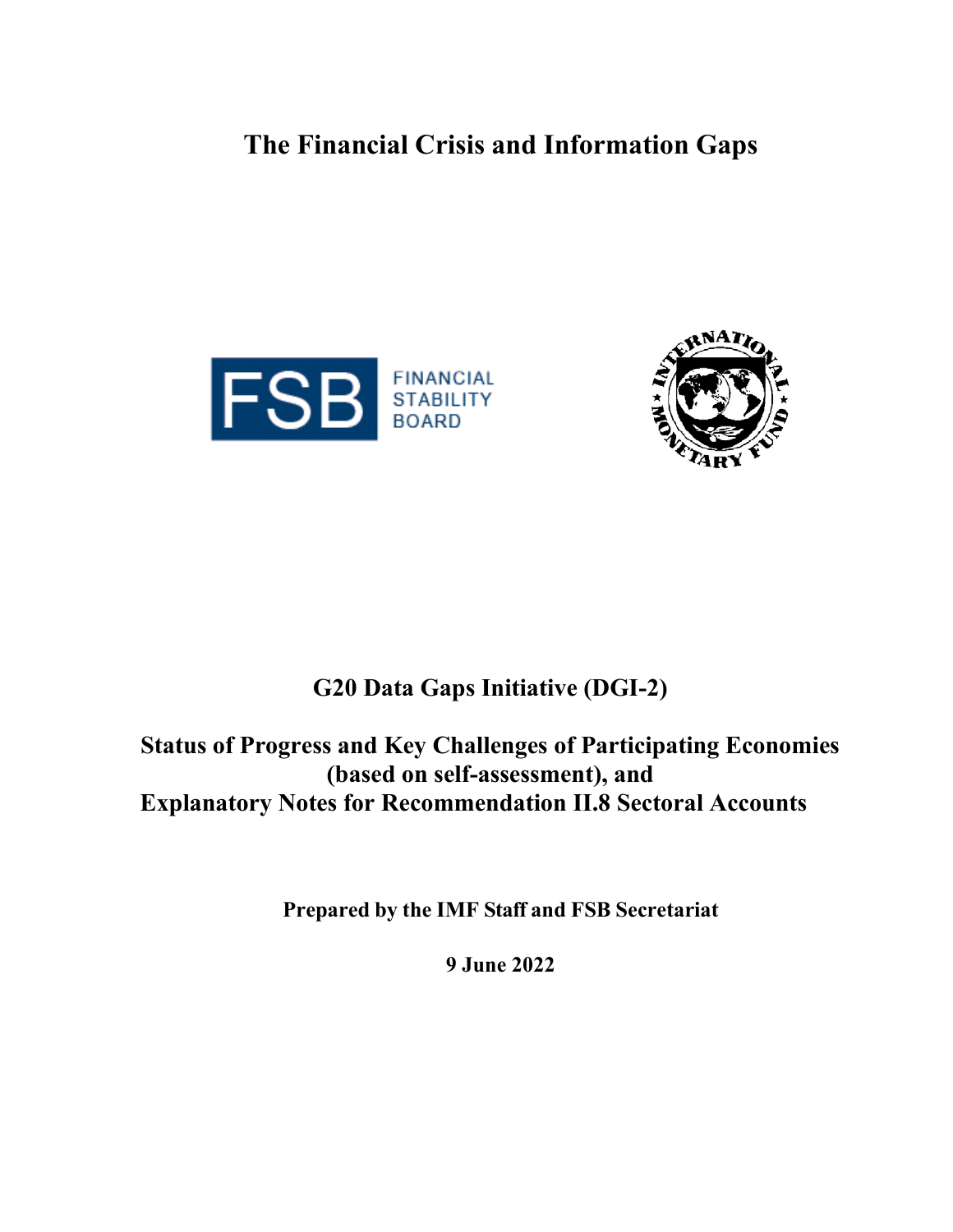## **ACRONYMS**

| <b>ABS</b>               | <b>Australian Bureau of Statistics</b>                         |
|--------------------------|----------------------------------------------------------------|
| <b>BEA</b>               | Bureau of Economic Analysis (United States)                    |
| <b>BIS</b>               | <b>Bank for International Settlements</b>                      |
| <b>BPS</b>               | Statistics Indonesia                                           |
| <b>CBS</b>               | <b>Consolidated Banking Statistics</b>                         |
| <b>CDIS</b>              | <b>Coordinated Direct Investment Survey</b>                    |
| <b>CDMs</b>              | <b>Concentration and Distribution Measures</b>                 |
| <b>CFMMC</b>             | China Futures Market Monitoring Center                         |
| <b>CPIS</b>              | Coordinated Portfolio Investment Survey                        |
| <b>CPPI</b>              | <b>Commercial Property Price Index</b>                         |
| <b>CSIS</b>              | China Securities Internet System                               |
| $DGI-2$                  | Second Phase of the Data Gaps Initiative                       |
| <b>ECB</b>               | European Central Bank                                          |
| EG-DNA                   | OECD-Eurostat Expert Group on Disparities in a National        |
|                          | <b>Accounts Framework</b>                                      |
| <b>EBU</b>               | Extrabudgetary Unit                                            |
| <b>ESA</b>               | European System of Accounts                                    |
| EU                       | European Union                                                 |
| Eurostat                 | Statistical Office of the European Union                       |
| <b>FRB</b>               | Federal Reserve Board (United States)                          |
| <b>FMCBG</b>             | <b>Finance Ministers and Central Bank Governors</b>            |
| <b>FSB</b>               | <b>Financial Stability Board</b>                               |
| <b>FSIs</b>              | <b>Financial Soundness Indicators</b>                          |
| G20                      | The Group of Twenty                                            |
| <b>GFS</b>               | <b>Government Finance Statistics</b>                           |
| GFSM2014                 | Government Finance Statistics Manual 2014                      |
| G-SIBs                   | <b>Global Systemically Important Banks</b>                     |
| G-SIFIs                  | Global Systemically Important Financial Institutions           |
| G-SIIs                   | Global Systemically Important Insurers                         |
| <b>IAG</b>               | Inter-Agency Group on Economic and Financial Statistics        |
| <b>IAIS</b>              | International Association of Insurance Supervisors             |
| <b>IBS</b>               | <b>International Banking Statistics</b>                        |
| <b>IFC</b>               | <b>BIS Irving Fischer Committee</b>                            |
| $\mathbf{II} \mathbf{P}$ | <b>International Investment Position</b>                       |
| <b>IMF</b>               | <b>International Monetary Fund</b>                             |
| <b>INDEC</b>             | National Institute of Statistics and Censuses (Argentina)      |
| <b>INEGI</b>             | National Institute of Statistics, Geography and Informatics    |
|                          | (Mexico)                                                       |
| <b>INSEE</b>             | National Institute of Statistics and Economic Studies (France) |
| <b>LBS</b>               | <b>Locational Banking Statistics</b>                           |
| <b>NBFI</b>              | Non-Bank Financial Intermediation                              |
| <b>NFC</b>               | Non-Financial Corporations                                     |
| <b>OECD</b>              | Organisation for Economic Co-operation and Development         |
| <b>OFCs</b>              | <b>Other Financial Corporations</b>                            |
| <b>ONS</b>               | Office for National Statistics (United Kingdom)                |
|                          |                                                                |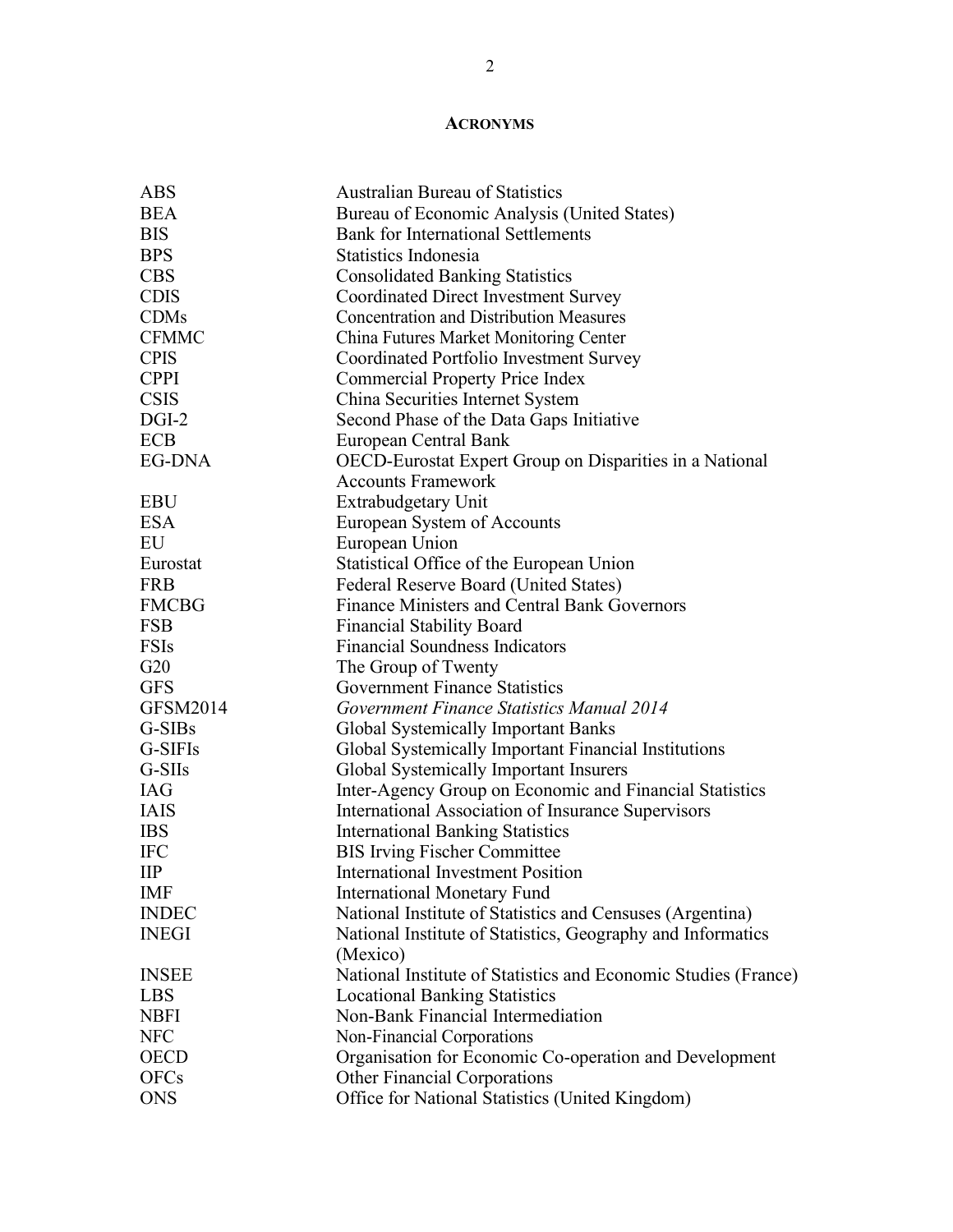| <b>OTC</b>       | Over-the-counter                                          |
|------------------|-----------------------------------------------------------|
| P2P              | Peer to Peer                                              |
| <b>PBOC</b>      | People's Bank of China                                    |
| <b>PSDS</b>      | <b>Public Sector Debt Statistics</b>                      |
| <b>RPPI</b>      | <b>Residential Property Price Index</b>                   |
| <b>SAFE</b>      | State Administration of Foreign Exchange (China)          |
| <b>SAMA</b>      | Saudi Central Bank                                        |
| <b>SARTTAC</b>   | IMF South Asia Regional Training and Technical Assistance |
|                  | Centre                                                    |
| <b>SDDS Plus</b> | <b>Special Data Dissemination Standard Plus</b>           |
| <b>SDMX</b>      | <b>Statistical Data and Metadata Exchange</b>             |
| <b>SFTs</b>      | <b>Securities Financing Transactions</b>                  |
| <b>SNA</b>       | <b>System of National Accounts</b>                        |
| <b>SRF</b>       | <b>Standardized Report Form</b>                           |
| TR               | <b>Trade Repository</b>                                   |
| <b>TURKSTAT</b>  | <b>Turkish Statistical Institute</b>                      |
| <b>UTI</b>       | Unique Transaction Identifier                             |
|                  |                                                           |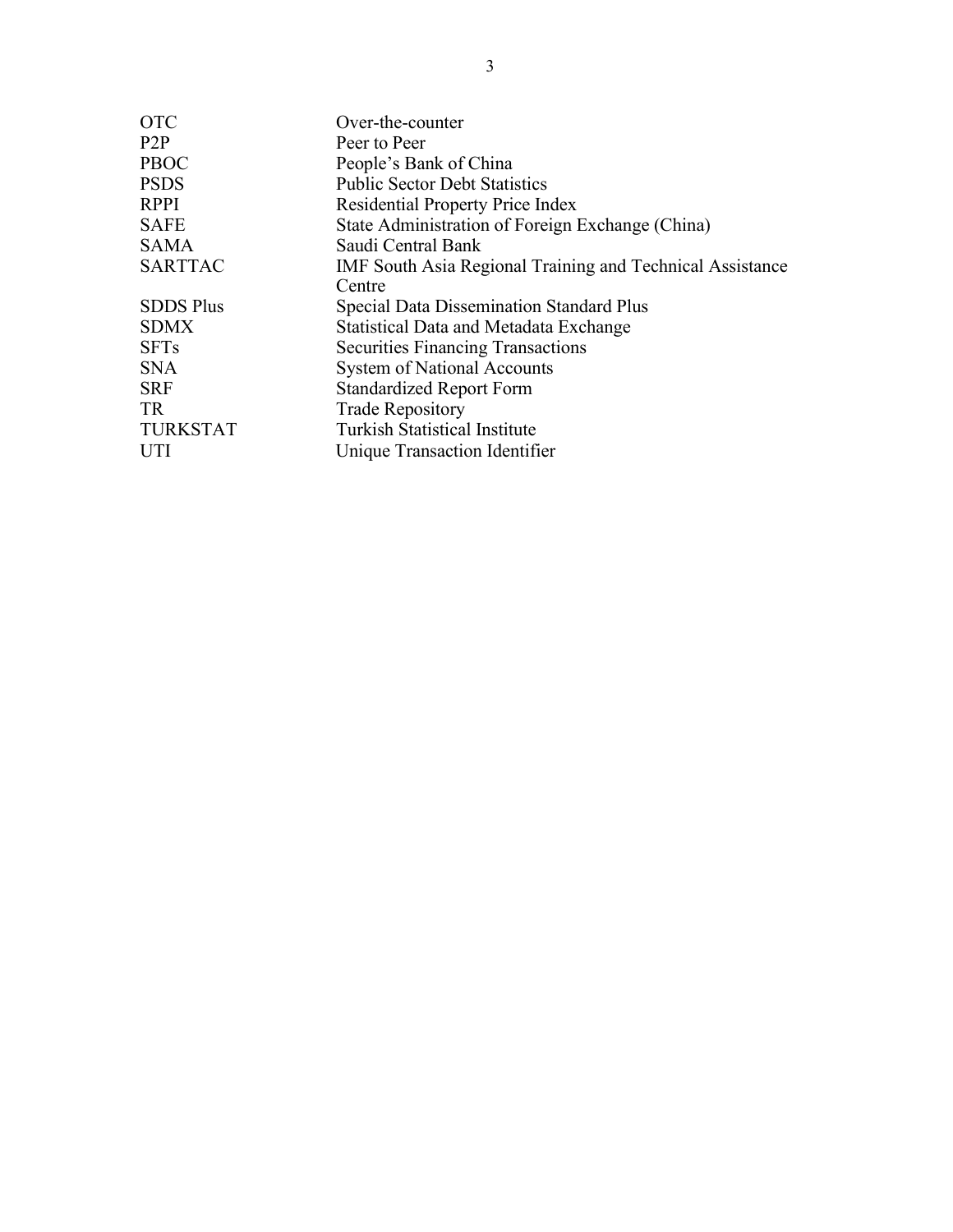## **I. G20 ECONOMIES: NOTES ON STATUS OF PROGRESS AND KEY CHALLENGES (BASED ON SELF-ASSESSMENT)**

## **Argentina**

- Rec. II.5: During the last years, Argentina improved the data for the Financial Stability Board (FSB) annual global monitoring exercise on non-bank financial intermediation (NBFI), including more granular reporting, as requested.
- Rec. II.7: Argentina is already reporting a set of quarterly debt securities statistics to the Bank for International Settlements (BIS). Central government debt securities statistics have the required breakdown of currency, issuing market, type of interest rate and original and remaining maturity at nominal value. Information about private sector debt securities is reported to the BIS with data from Q2 2018.
- Rec. II.8: Argentina is currently working on a project called "National Economic Census 2020/2021", which will allow Argentina to create the required statistical infrastructure to compile sectoral accounts statistics. Over the next two years, the National Institute of Statistics and Censuses (INDEC) will focus on creating the economic statistics infrastructure needed to compile national accounts by institutional sector. In this regard, it is worth noting that on November 30, 2020 INDEC began the first stage of the National Economic Census, and that it will continue during 2022 through structural economic and sectoral surveys to obtain information on production and inputs disaggregated by activity and by product, distribution channels and margins (transportation and trade), among other data related to non-financial companies.
- Rec. II.9: INDEC has published the results of the National Household Income and Expenditure Survey. The reports on expenditures: [\(https://www.indec.gob.ar/ftp/cuadros/sociedad/engho\\_2017\\_2018\\_informe\\_gastos.pdf\)](https://www.indec.gob.ar/ftp/cuadros/sociedad/engho_2017_2018_informe_gastos.pdf) and on income: [\(https://www.indec.gob.ar/ftp/cuadros/sociedad/engho\\_2017\\_2018\\_informe\\_ingresos.pdf\)](https://www.indec.gob.ar/ftp/cuadros/sociedad/engho_2017_2018_informe_ingresos.pdf) were published in November 2019 and June 2020, respectively.
- Rec. II.11: Argentina will make their best efforts to begin reporting International Banking Statistics (IBS) as soon as possible.
- Rec. II.12: Argentina is collecting information from reporters of the new survey on foreign assets and liabilities, which will enable Argentina to improve the quality of the response to 2018 data requirement.
- Rec. II.13: Inward data split by equity and debt (intermediate target 1) has been published since October 2017.
- Recs. II.17 and II.18: Argentina is making a great effort to mobilize resources in order to comply with these recommendations. INDEC has planned the elaboration of the indices once the tasks related to the National Economic Census have been completed.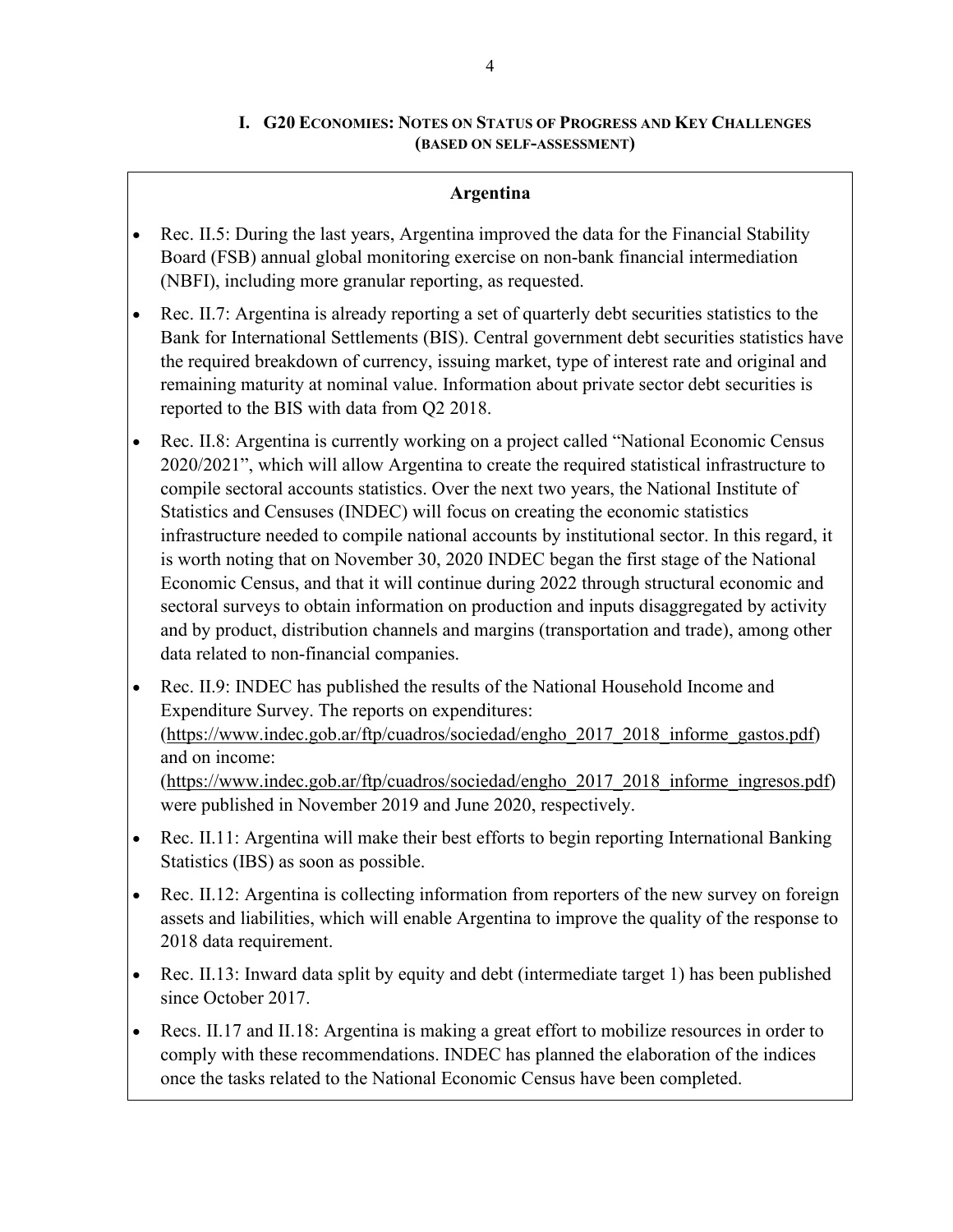#### **Australia**

- Rec. II.8: Australia includes non-profit institutions serving households in the household sector - limiting the ability to fully comply with sectoral account breakdowns despite a high degree of compliance overall.
- Rec. II.8 and II.10: The Australian Bureau of Statistics (ABS), Australian Prudential Regulation Authority, and Reserve Bank of Australia continue to engage with banks and non-bank financial institutions in a major review of reporting processes and forms. Many changes have already been implemented through 2019-2021 which has led to enhanced source data and a reduction in the number of areas where compliance is incomplete. However, this is unlikely to lead to full compliance in all instances. The enhanced source data was reflected in the full time series as part of the 2021 National Accounts historical revisions. The ABS continues to engage with additional changes, and these will be reflected in future historical revisions.
- More broadly the ABS is working with the agencies in some of the areas where partial compliance has been recorded based on sub-industry coverage issues to see if more details can be provided without breaching confidentiality restrictions.
- Rec. II.9: ABS publishes distributional results on income, consumption and wealth in line with national accounts totals.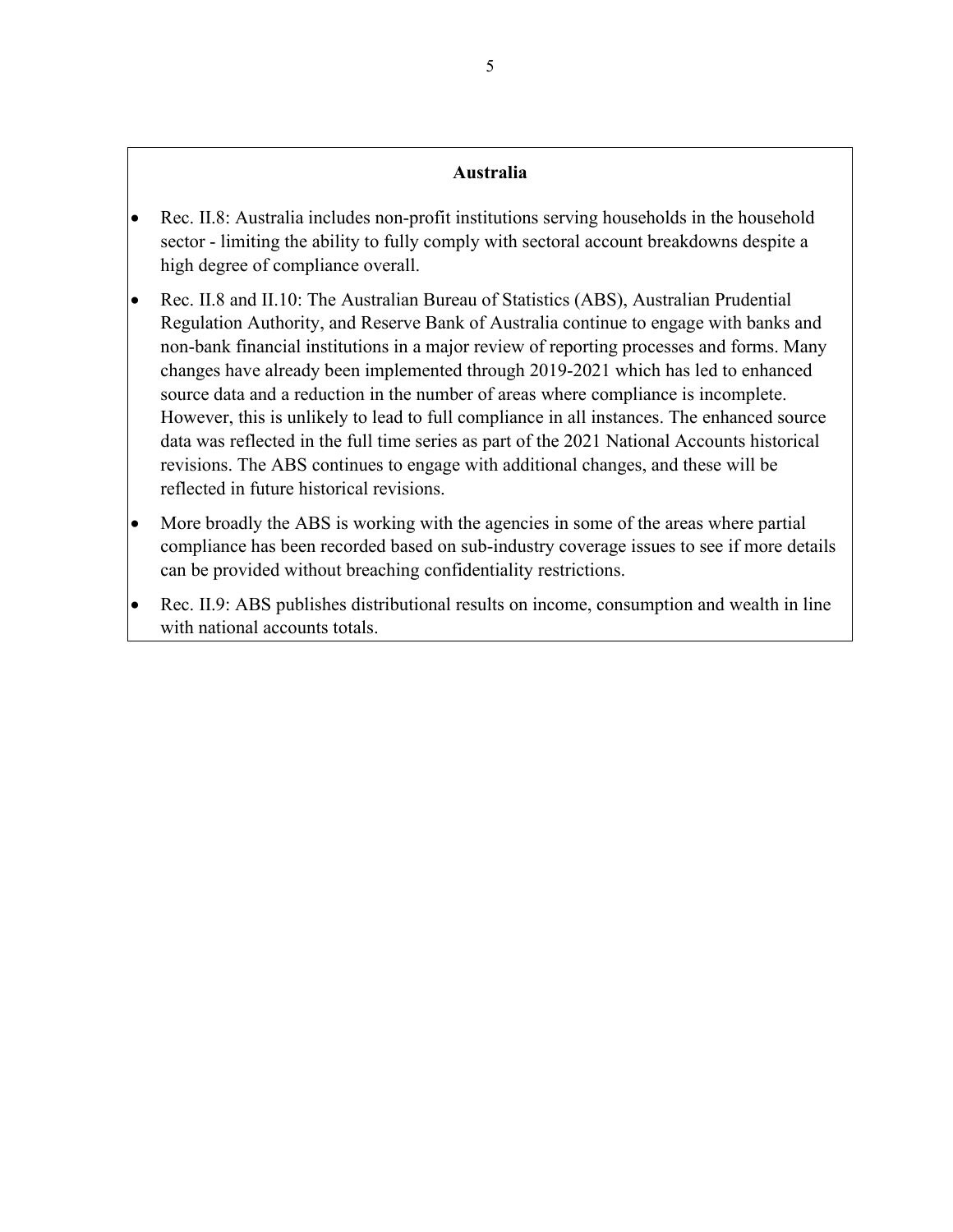## **Brazil**

- Rec. II.2 and II.3: Brazil disseminates all core Financial Soundness Indicators (FSIs) and endorses the template for Concentration and Distribution Measures (CDM) reporting.
- Rec. II.4: No global systemically important financial institutions (G-SIFIs) in Brazil.
- Rec. II.5: Brazil participates in the FSB annual global monitoring exercise on NBFI.
- Rec. II.6: The Central Bank of Brazil participates on the Triennial Survey of over-thecounter (OTC) derivatives.
- Rec. II.7: Table 1.2 was sent to the BIS in the first week of January 2022. Compilation and dissemination of Tables 2.1 and 3.1 to be completed until June 2022.
- Rec. II.8: Non-financial accounts transactions and financial accounts and balance sheets annual data are published at the Brazilian Institute of Geography and Statistics website [\(www.ibge.gov.br/en/statistics/economic/national-accounts/17173-system-of-national](http://www.ibge.gov.br/en/statistics/economic/national-accounts/17173-system-of-national-accounts-brazil.html?=&t=o-que-e)[accounts-brazil.html?=&t=o-que-e\)](http://www.ibge.gov.br/en/statistics/economic/national-accounts/17173-system-of-national-accounts-brazil.html?=&t=o-que-e). Quarterly financial accounts with one-quarter lag to be disseminated at the second half of 2022.
- Rec. II.10: Quarterly International Investment Position (IIP) with currency composition and separate identification of Other Financial Corporations (OFCs) started to be disseminated in July 2019.
- Rec. II.11: Implementation of Stage 2 of IBS enhancements is planned for mid-2022.
- Rec. II.12: Semi-annual Coordinated Portfolio Investment Survey (CPIS) data reported with 6-month timeliness.
- Rec. II.13: Debt assets and gross debt liabilities reported on Coordinated Direct Investment Survey (CDIS) for inward and outward direct investment.
- Rec. II.14: Dissemination of Standardized Report Form (SRF) 4SR covering the most important types of OFCs started in June 2021.
- Rec. II.15: Quarterly *Government Finance Statistics Manual 2014* (GFSM2014) consistent Consolidated General Government operations, along with full balance sheets reported.
- Rec. II. 16: General and Central Government debt data reported to Public Sector Debt Statistics (PSDS).
- Recs. II. 17 and II.18: Residential real estate price index (RPPI) and commercial property price index (CPPI) with national coverage disseminated.
- Rec. II.19: Statistical Data and Metadata Exchange (SDMX) reporting to the Special Data Dissemination Standard Plus (SDDS Plus) and IBS fully implemented.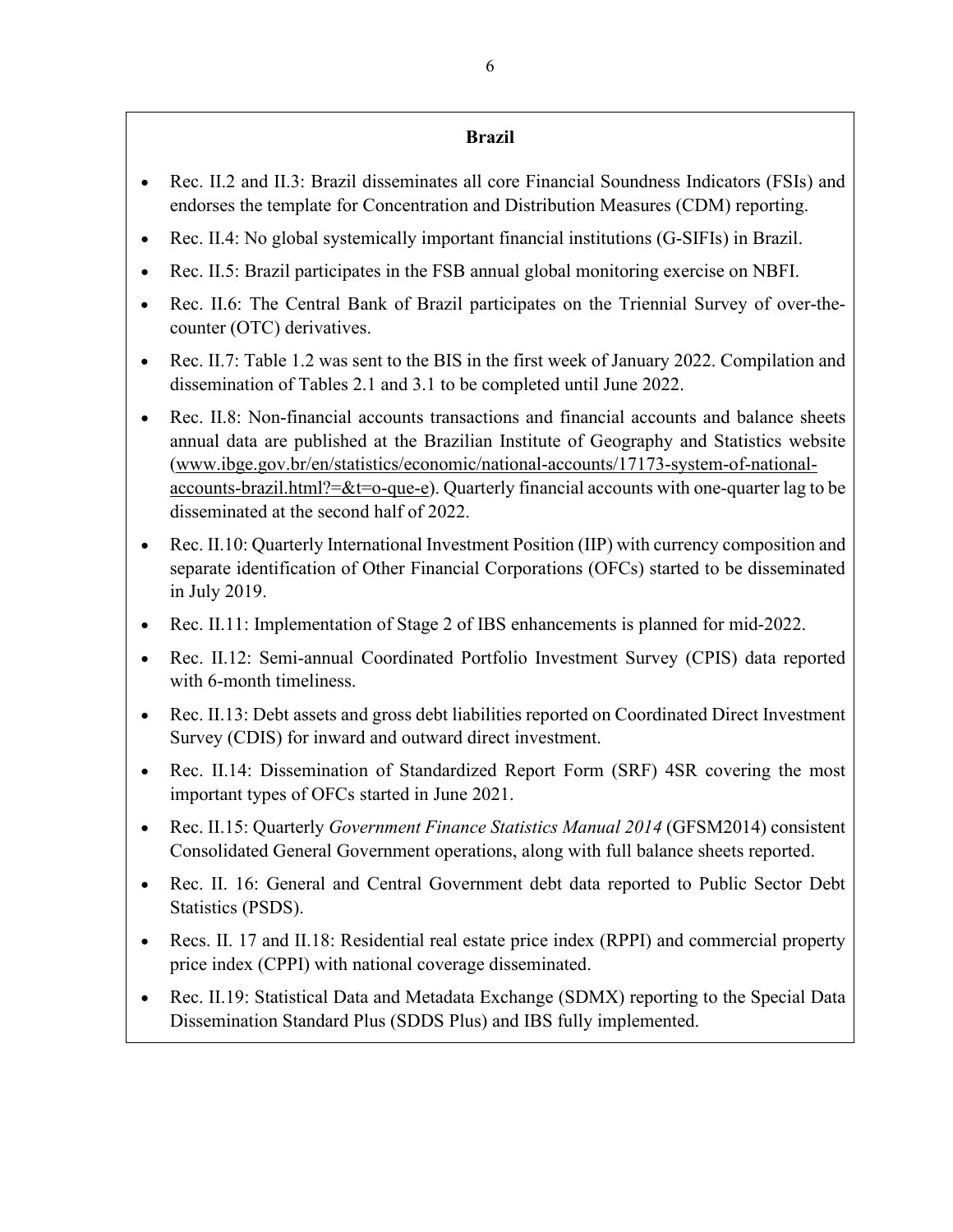## **Canada**

- Rec. II.2: Canada has developed a RPPI consistent with the handbook on RPPIs. A RPPI has been published since the end of 2019 and an official transmission of these data to the International Monetary Fund (IMF) has been occurring since February 2022.
- Rec. II.4: Full implementation is scheduled for Q2 2022.
- Rec. II.5: The coverage for the recommendation on securities financing transaction (SFT) data, although not complete, is considered reasonable within the Canadian context. While data on securities and margin lending are not being submitted due to current lack of available microdata sources, these markets are known to be significantly smaller than repo markets in Canada.
- Rec. II.7: Canada partially meets the final target. More advanced ambitions data on debt securities issuances as well as From-Whom-To-Whom statistics in line with Handbook on Securities Statistics are already published. Detailed debt securities holdings by sector at market value tables (templates 2.1 and 2.2) will be available in 2022.
- Rec. II.8: Canada currently meets the target reporting requirements for the dissemination of financial accounts and balance sheets. The reporting requirements for the dissemination of stocks of non-financial assets will be met in 2022. Canada continues to work on addressing challenges to produce non-financial accounts transaction.
- Rec. II.9: Canada has started to publish distributional results on income, consumption, and wealth in line with national accounts totals.
- Rec. II.12: Canada has started to publish a sector of holder table in December 2019 with a limited number of sectors and geographical breakdown. Additional details will be published in 2022.
- Canada adhered to the SDDS Plus since April 2017.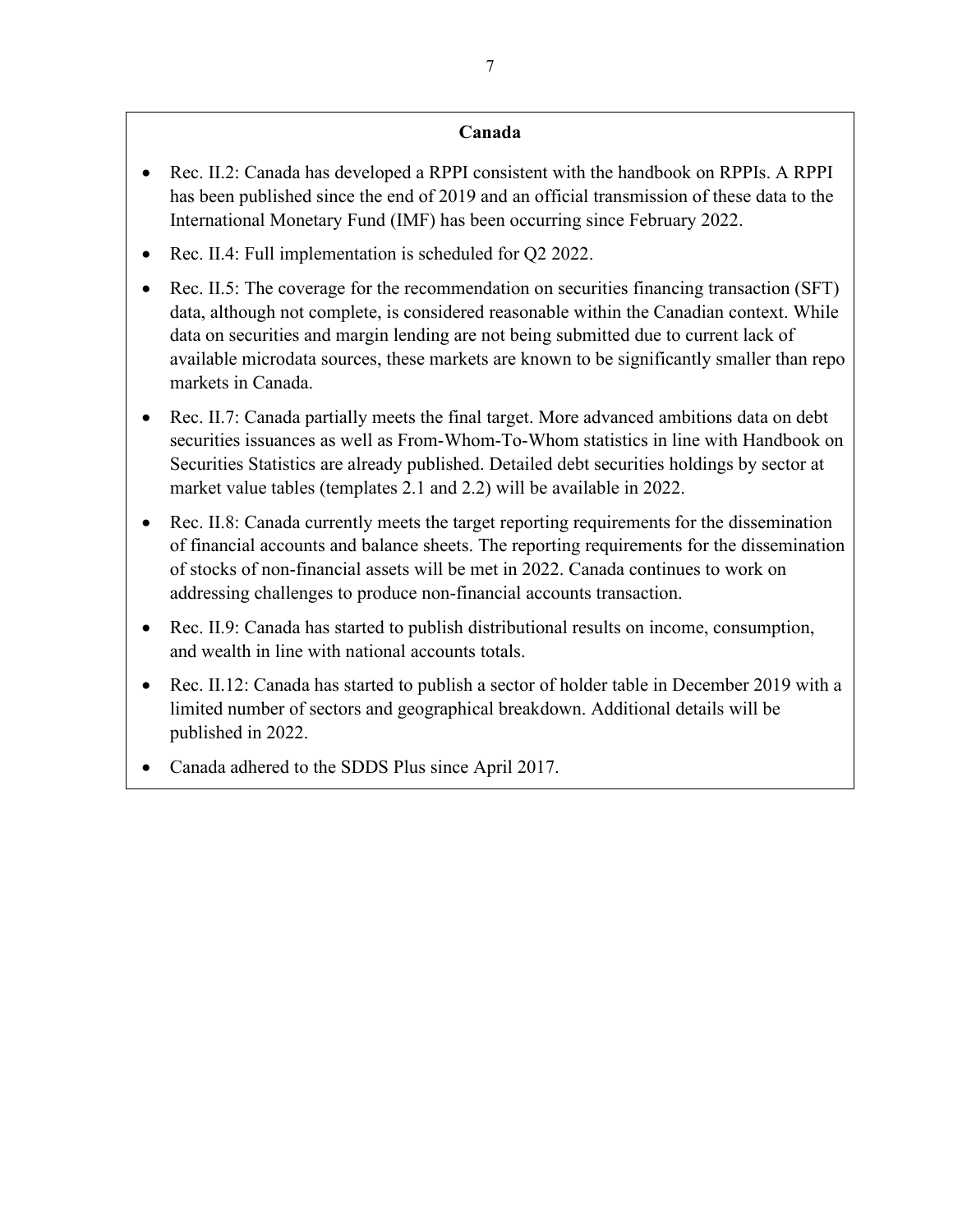### **China**

- Rec. II.2: China has actively participated in FSI reporting, consolidating the relevant statistical basis and improving data quality and reporting frequency. Four aspects have been improved: (i) coverage has been expanded from 17 main commercial banks at the beginning to all of the 1,000 plus commercial banks of various scales; (ii) reporting frequency has been increased, from twice a year to four times a year; (iii) two more non-core indicators (leverage ratio and personnel expenditure ratio) have been added to the previous 12 core indicators; and (iv) all data related to regulatory capital monitoring is consistent with the Basel III.
- Rec. II.4: In the context of the DGI-2, it was aimed to explore the possibility of having a common data reporting template for systemically important insurance companies. China Banking and Insurance Regulatory Commission has coordinated one global systemically important insurer (G-SII) and three candidate institutions in reporting data to the International Association of Insurance Supervisors (IAIS) regularly. The People's Bank of China (PBOC) has organized several large commercial banks to report a full set of data in the Global Systemically Important Banks (G-SIBs) template on a trial basis. Going forward, the pilot scope will be gradually expanded, and the feasibility of participating in G-SIBs data reporting will be carefully studied.
- Rec. II.5: China has reported data on central bank, banks' wealth management products and peer-to-peer (P2P) lending as of end of 2019. At present, no P2P lending companies actually operate.
- Rec. II.6: On December 2021, China Securities Internet System (CSIS) was recognized as a Trade Repository (TR) entity. Previously, China Futures Market Monitoring Center (CFMMC) became a TR, and China Foreign Exchange Trade System (CFETS) and National Association of Financial Market Institutional Investors (NAFMII) are TR-like entities. The CSIS aggregates and records each transaction of OTC derivatives on a daily basis.
- Rec. II.7: The PBOC has submitted bond issuance data to BIS as requested since 2019.
- Rec. II.8: The PBOC is preparing as well as releasing Flow of Funds Accounts (financial transaction part). The National Bureau of Statistics of China actively compiles and releases annual Flow of Funds Account (non-financial part). It is improving the existing accounting system of funds flow with a view to gradually increasing the reporting frequency to quarterly basis. The PBOC released the Flow of Funds Account for the first half of 2020 through its website and other channels in March 2021.
- Rec. II.10: State Administration of Foreign Exchange (SAFE) is actively preparing China's IIP data with separate identification of OFCs and currency breakdown.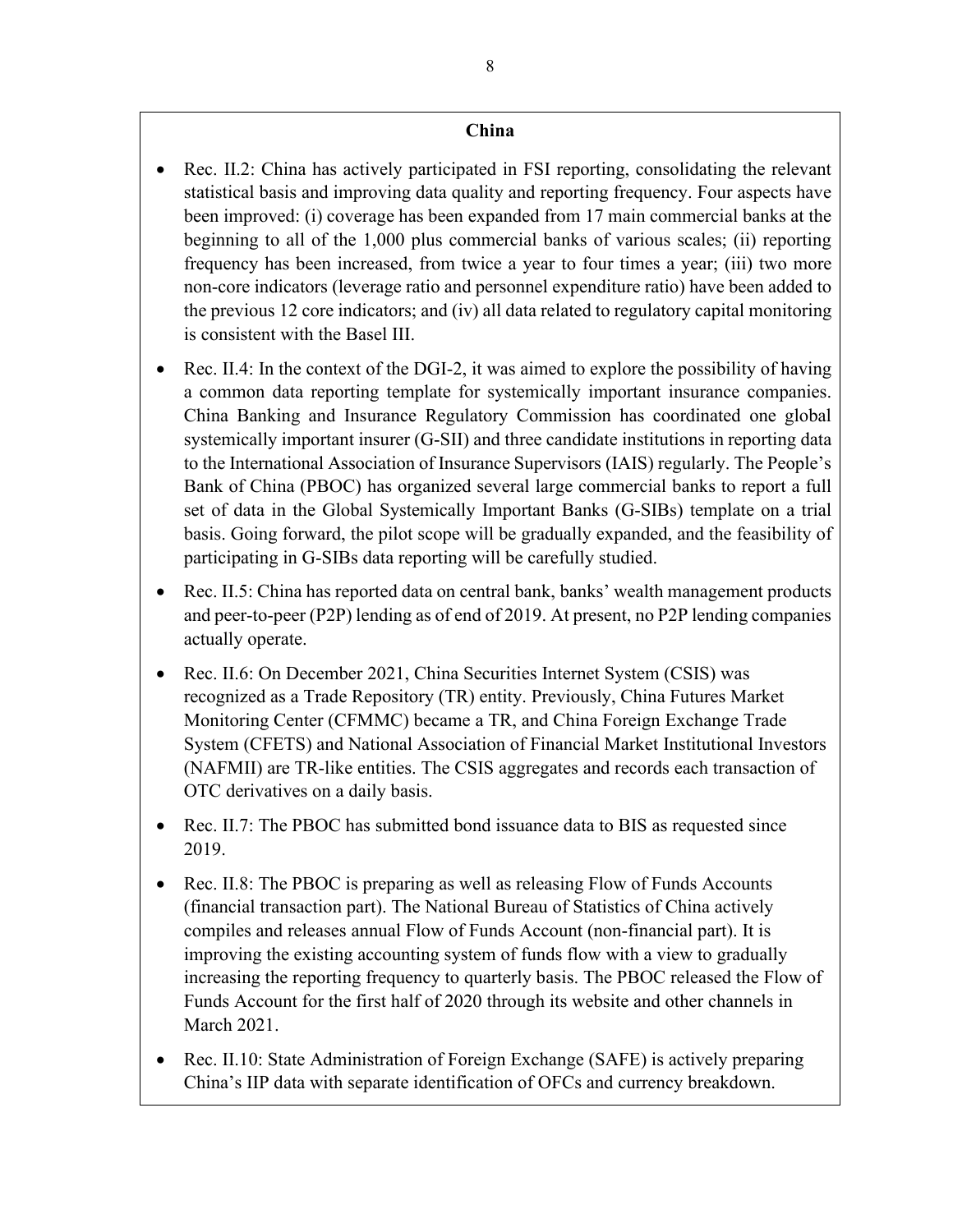- Rec. II.11: At the beginning of 2020, China readjusts the data template in better alignment with Consolidated Banking Statistics (CBS) requirements for banks to fill out. Besides, reporting cross-border position of Locational Banking Statistics (LBS) has been achieved.
- Rec. II.12: The SAFE has reported the core table of CPIS with semi-annual frequency. In September 2021, SAFE started to report the sector of holder table with semi-annual frequency.
- Rec. II.13: The SAFE has reported the inward and outward CDIS, with equity and debt data split by country.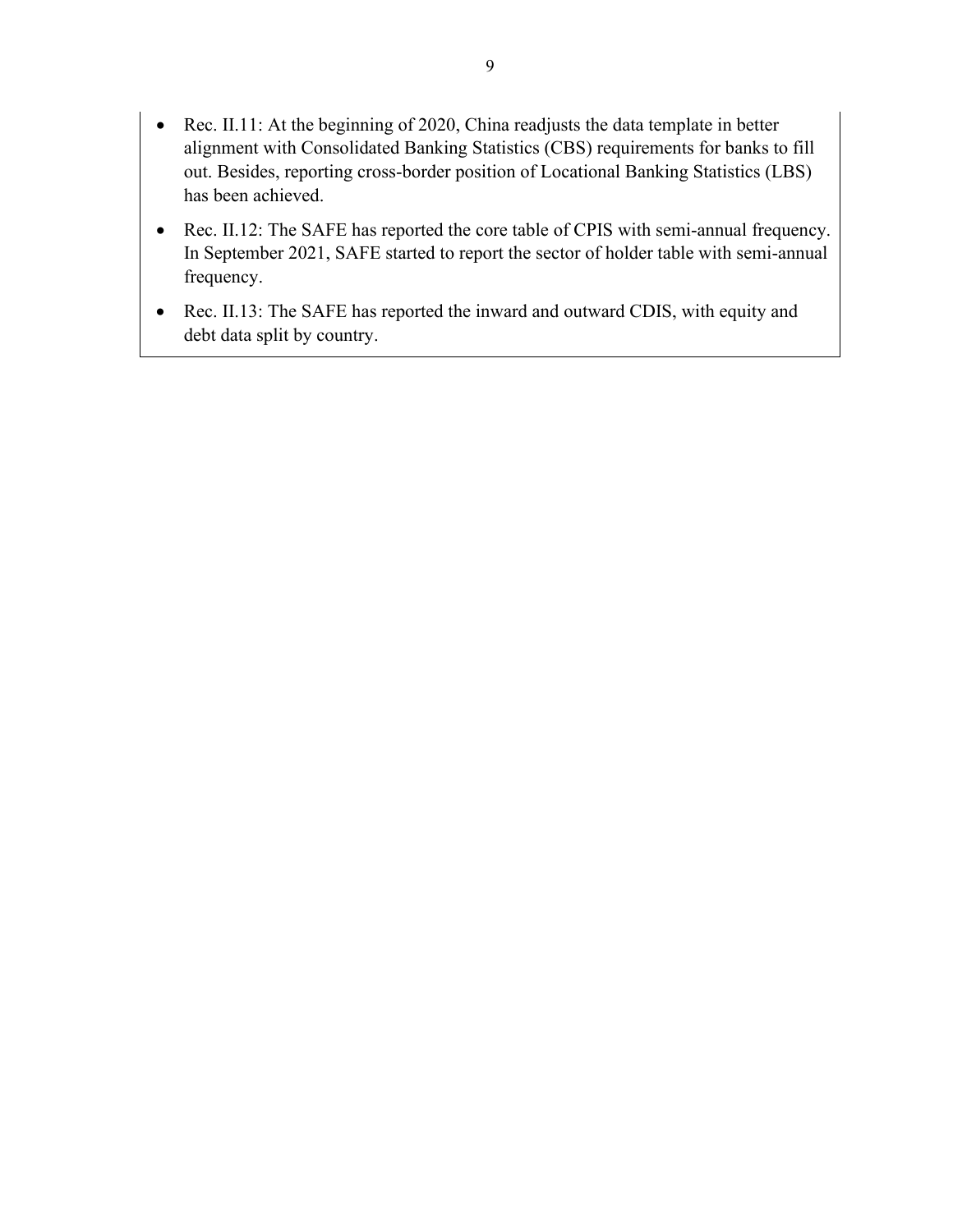#### **France**

- Banque de France, in close cooperation with the National Institute of Statistics and Economic Studies (INSEE) and the Banking and Insurance Supervision Authority, confirms that:
	- The reporting of core stock data at nominal value on debt securities in line with the Handbook on Securities Statistics was implemented in 2018/2019.

France has already been reporting statistics on Debt Securities Issuance. In November 2021, statistics on Debt Securities Holdings and From-Whom-To-Whom Statistics were added in line with the Handbook on Securities Statistics.

Banque de France directly provides the BIS with Debt Securities Statistics, without any intermediation by the European Central Bank (ECB).

- − All additional breakdowns (sub-instruments of F52 and F7 for both annual and quarterly frequencies, sectors S121, S122 and S123) are being compiled on a quarterly basis. Additional data are transmitted to the Organisation for Economic Co-operation and Development (OECD). Banque de France is ready to set up the transmission channel that enables the IMF and other interested international organizations to receive the data as soon as they wish.
- With regard to the reporting to the FSB on SFTs (Rec. II.5), the implementation is being coordinated at the Eurosystem level.
- − INSEE and Banque de France confirm their interest in contributing to the seminars and workshop on CPPI and RPPI. CPPI data supply is temporarily suspended. A new publication is expected by the end of 2022.
- − Concerning Household Distributional Information, France has started to publish distributional results on income, consumption, and wealth in line with national accounts totals.
- − Currency breakdown of IIP (Rec. II.10) has been provided to the IMF for the first time on December 17, 2021.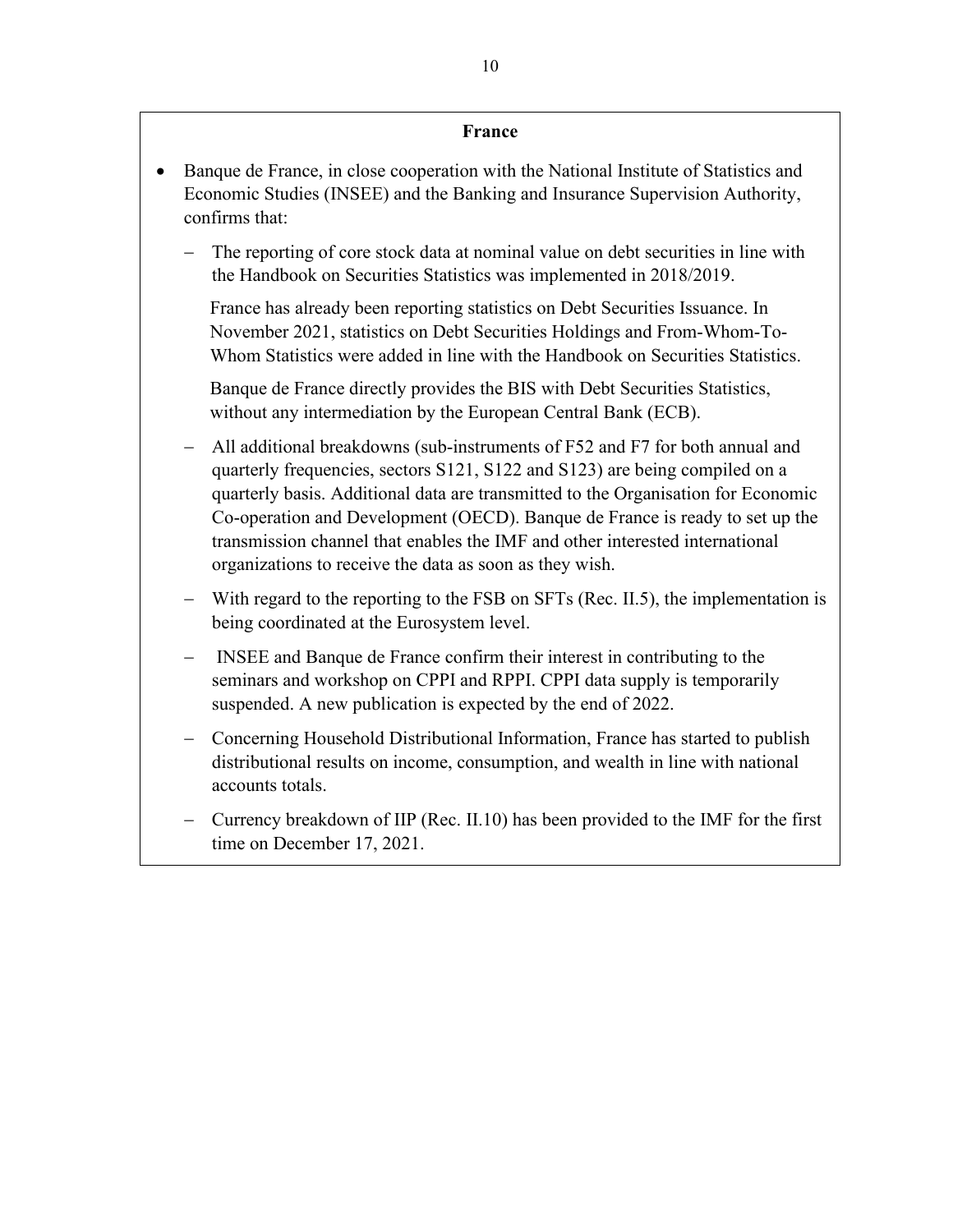#### **Germany**

- Germany followed the envisaged timetable and met almost all of the DGI-2 recommendations by 2021. In general, the same holds for the more advanced ambitions. However, there are five restrictions:
	- Recs. II.5 / Rec. II.8: Sector and instrument breakdowns going beyond the current transmission program are not entirely realizable to the desired extent. However, they are likely to be disseminated outside the consistent financial accounts framework wherever primary data are available. Stock data for non-financial assets (Rec. II.8) are provided with the highest possible level of detail. A further breakdown by asset and by sector is currently not possible due to source data limitations.
	- − Rec. II.7: Memo item public sector requires the identification of public financialand non-financial corporations, which is not possible with the current sector classification. Therefore, "memo item public sector" for debt securities holdings (Table 2.1. and 2.2.) is not achievable by 2021. Furthermore, for the time being, several aggregates have to be considered as confidential, and therefore will not be included in the data submission.
	- Rec. II.10: Liabilities from (long-term) debt securities are already broken down by residual maturity. However, it is not possible to determine the residual maturity of financial loans within the current statistical system. Therefore, this item will not be implemented by end-2021.
	- Rec. II.17: Concerning the more ambitious targets on additional housing indicators, Germany shares the opinion on the relevance of these indicators. Nevertheless, some of the additional housing indicators defined in 2018 could not be calculated by 2021.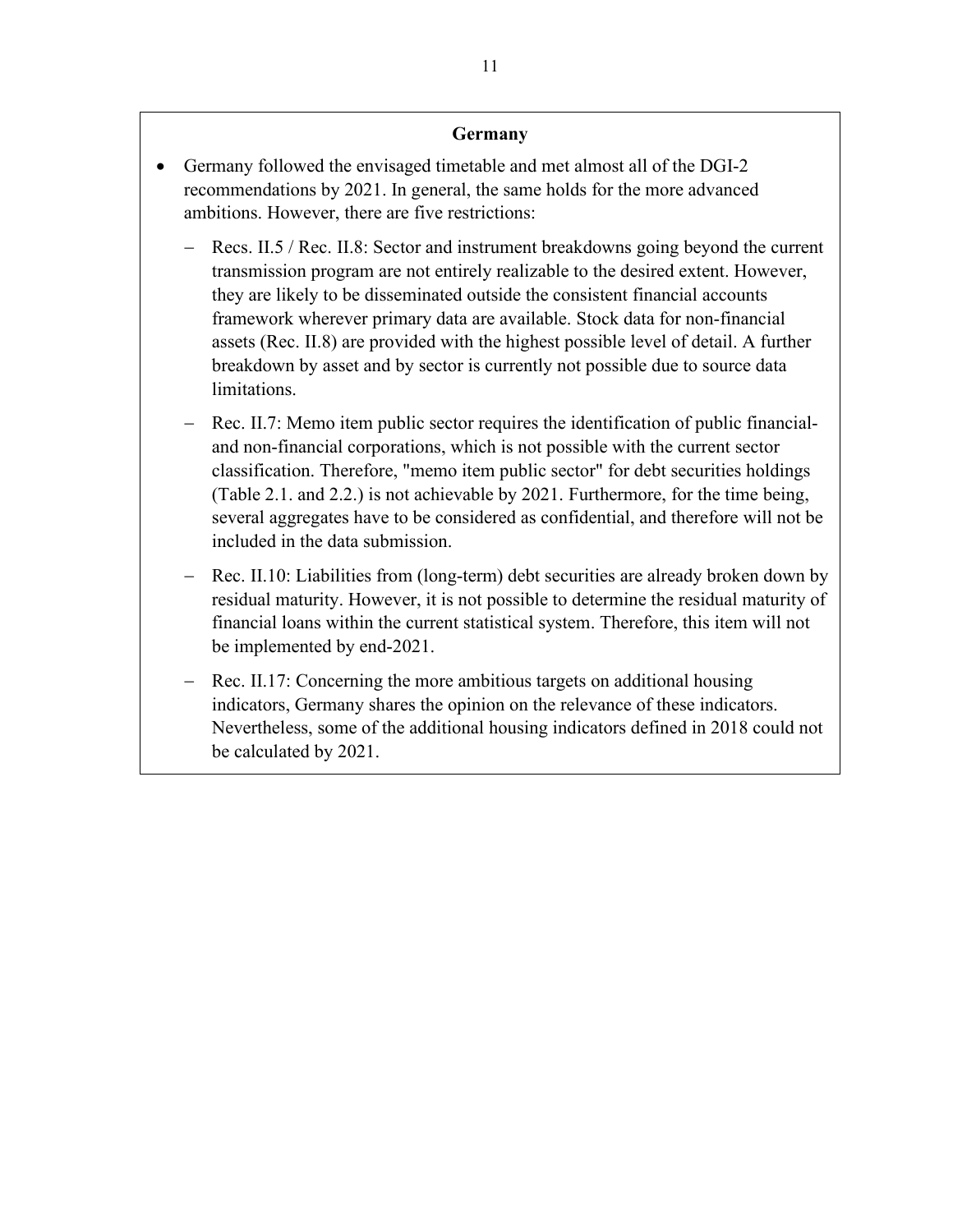## **India**

- Rec. II.2: Seven FSIs are reported regularly with a one to two quarters lag. The Net Stable Funding Ratio, the FSI earmarked for reporting from 2021, is not yet applicable for the Indian banks. For reporting FSIs on OFCs, efforts will be undertaken to get the required data from respective regulators, if available, with them.
- Rec. II.3: No specific problem is envisaged in providing the current proposed measures based on select available FSIs.
- Rec. II.4: No G-SIFIs in India.
- Rec. II.5: The 2021 data reporting under the FSB annual global monitoring exercise on NBFI is completed and the annual NBFI monitoring exercise for the year 2022 has been initiated. Reporting data on SFTs as of end-2019 to the FSB was supported amidst challenges faced due to its granular requirement. In this regard, the SFT data relating to loan and collateral position/stock data for both reverse repo and repo transactions have been gathered. Currently, creating a system to ensure that the collected data is submitted in the prescribed format (i.e., XML/SDM-XML format) is in progress.
- Rec. II.6: India shall be participating in 2022 edition of the Triennial Central Bank Survey of Foreign Exchange and OTC Derivatives Markets, conducted by the BIS.
- Rec. II.7: India provides securities statistics of General/Central Government monthly and annually. At quarterly frequency (for Government security only), it would support the requirement by March 2022 with a month lag. The work on reporting of debt securities stock, from face value to market/nominal value is in progress.
- Rec. II.8: Annual financial stocks and flow-of-funds accounts on whom-to-whom basis for five institutional sectors are being compiled and disseminated regularly. The accounts for 2018-19 (April-March) were released in July 2020 along with detailed statements. Stock positions of the five institutional sectors were released for the first time in July 2019. Bifurcation of financial flows into transactions and valuation changes was also published for mutual funds, insurance, pension and provident funds, households and the central bank. Data relating to money market and non-money market mutual funds were also published separately. The quarterly estimates of household financial savings for April-June, July-September, and October-December 2020 were released in November 2020, March 2021, and June 2021, respectively. The quarterly household debt-Gross Domestic Product ratio was also released along with the last two releases.
- Rec. II.9: Annual Sequence of Accounts are prepared for Households sector. Balance Sheets are not prepared.
- Rec. II.10: India reports IIP data on a quarterly frequency with a lag of one quarter, with separate identification of OFCs under assets and liabilities.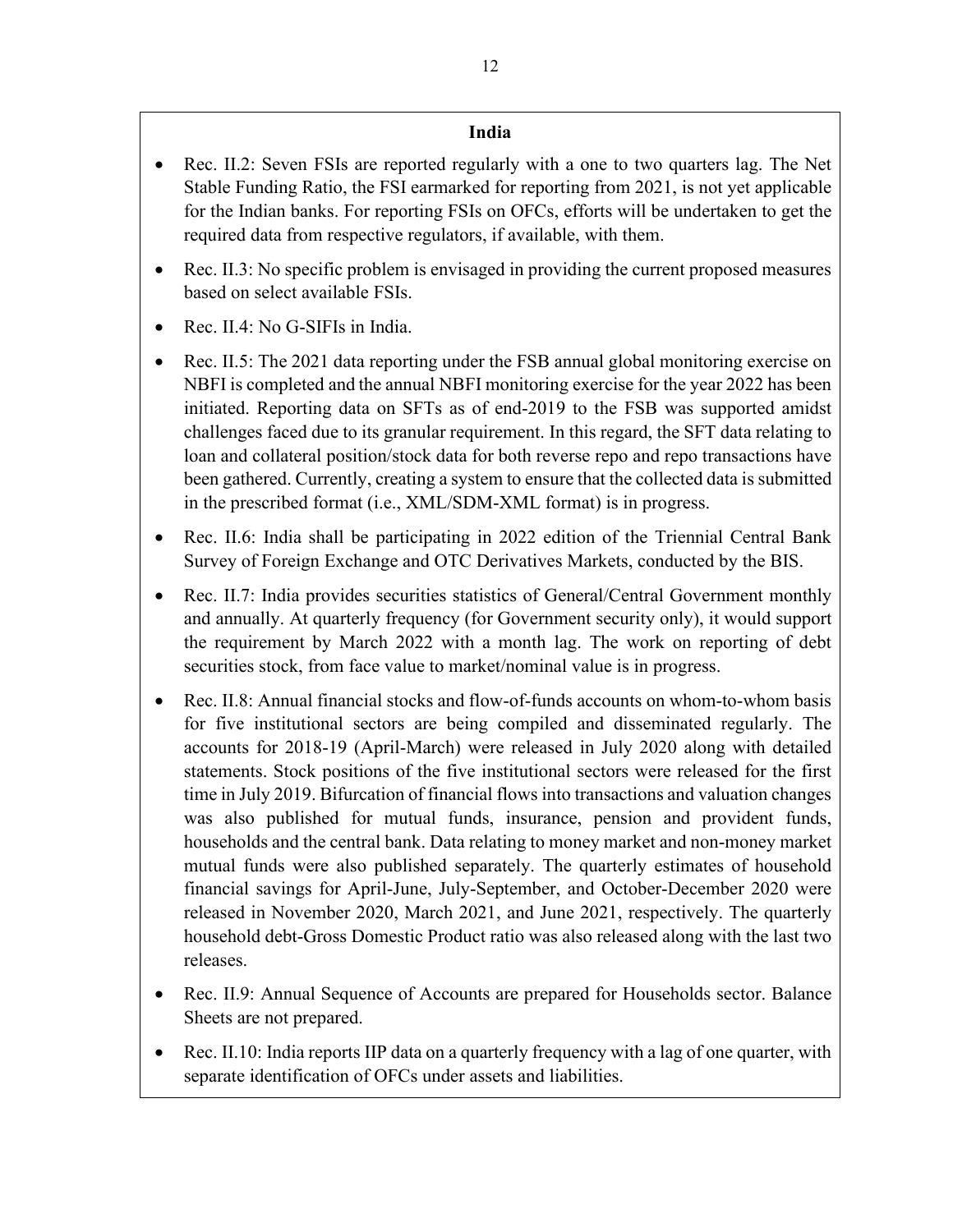- Rec. II.11: India has been compiling and reporting to the BIS the LBS and CBS since 2001. Further, India has already started reporting data under the Committee on the Global Financial System Stage-1 enhancements and Stage-2 enhancements covering both the LBS and CBS.
- Rec II.12: India has already moved from annual to semi-annual frequency for CPIS data compilation in 2014 with sector of resident holder table. The intermediate targets of Semi-annual CPIS (reporting of core tables) and Sector of holder table have been met.
- Rec. II.13: India is compliant to the CDIS reporting requirement since 2010.
- Rec. II.14: The Statistics Department of the Reserve Bank of India is also compiling data on Foreign Affiliate Trade Statistics as a part of CDIS data collection mechanism and the same are reported to the IMF.
- $\bullet$  Rec. II.15:
	- − 1. The concordance tables for conversion of Central and State Government budget data into Government Finance Statistics (GFS) format have been finalized by the Office of Comptroller and Auditor General of India (O/o C&AG) and the Office of Controller General of Accounts (O/o CGA) respectively.
	- − 2. Central Government GFS: Test data for Central Government GFS 2019-20 Q3, 2019-20 Q4, 2020-21 Q1 and 2020-21 Q2 was shared with IMF South Asia Regional Training and Technical Assistance Centre (SARTTAC) and their inputs have been received on the same. The data for GFS 2020-21 Q3 and Q4 is under preparation by O/o CGA. Once prepared, it will be shared with IMF SARTTAC for their feedback.
	- − 3. State Government GFS: Under the Technical Assistance programme from IMF SARTTAC, two virtual-workshops on GFS/PSDS for staff of A&E offices were organized by SARTTAC in two batches covering 28 A&E offices from 8-12 and 22-26, June-2020. Presently, the translation of State fiscal data into GFSM classification is in the process of getting stabilized. A couple of more trainings will be conducted for the Staff of A&E offices in the coming months. Ministry of Finance is the nodal agency for compilation of GFS for the country and reporting the same to IMF. For annual GFS, the information in respect of Union Government is compiled by Ministry of Finance and the information in respect of State Governments is compiled by the National Statistics Office, Ministry of Statistics and Programme Implementation, and forwarded to the Ministry of Finance. The budget documents of States are available for annual.
- Rec. II.16: The Reserve Bank of India publishes consolidated central and state government annual fiscal data in the RBI Bulletin (Table No. 46). However, an estimate of a comprehensive general government data including centre, states, local government and public sector enterprises is not available with us. The Reserve Bank of India is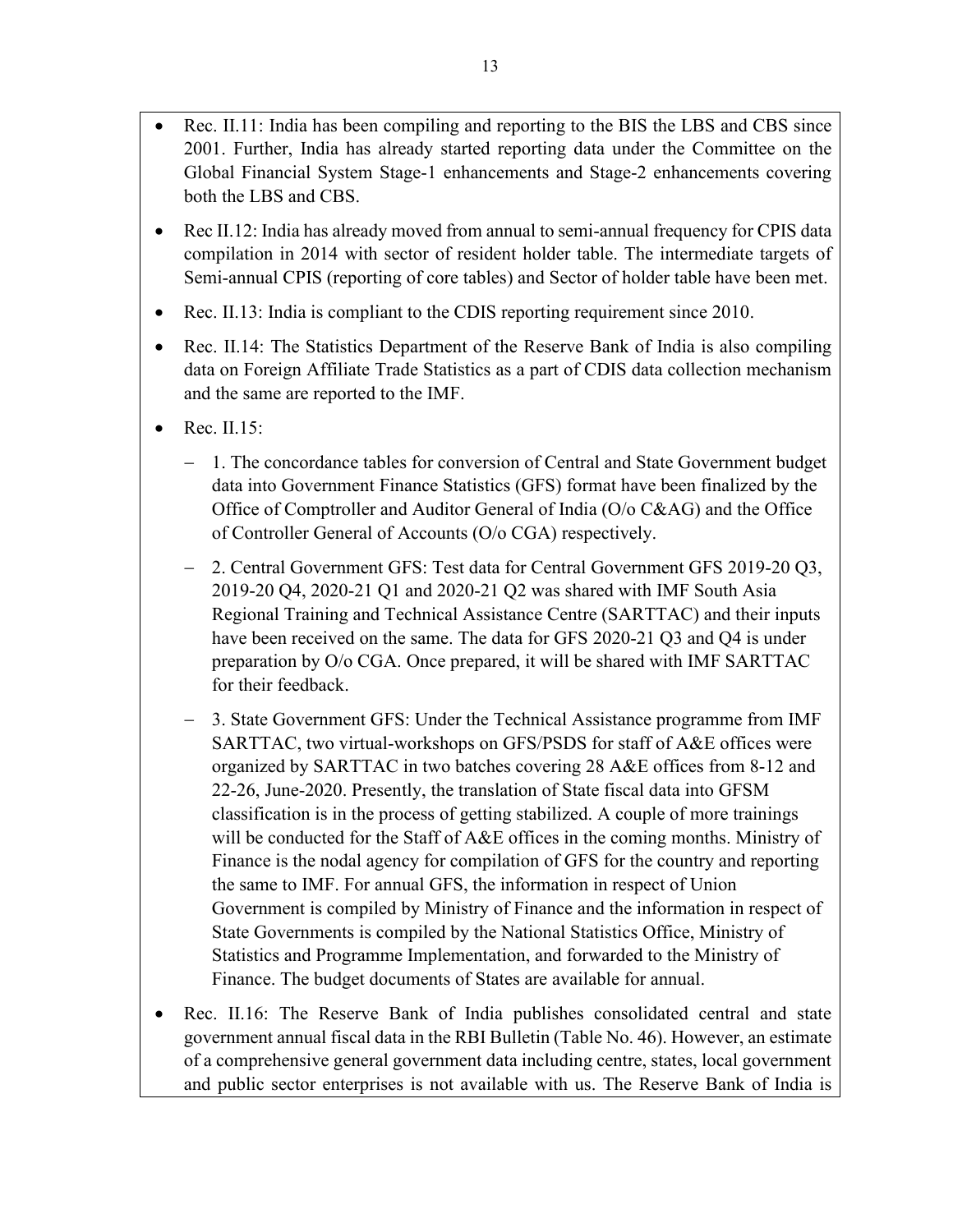taking the initiative to compile municipal corporation finance data to fill the gap with regard to local government finance. However, the compilation of municipal corporation finance data is a work in progress. Test data for Central Government PSDS 2019-20 Q3, 2019-20 Q4, 2020-21 Q1 and 2020-21 Q2 was shared with SARTTAC and their inputs have been received on the same.

- Rec. II.17: The Reserve Bank of India has been compiling and forwarding the quarterly RPPI to BIS/ IMF.
- Rec. II.18: No official agencies are at present compiling the CPPI for India. As both the Reserve Bank of India and the National Housing Bank are concentrating in the development of the RPPI, compilation of CPPI will take some time.
- Rec. II.19: India is forwarding 178 macro-economic data series to the BIS in SDMX format. The mapping of Quarterly National Accounts data with SDMX codes has been done and the data reporting is in place. The conversion of Annual National Accounts and National Summary Data Page under SDDS into SDMX format is in progress.
- Rec. II.20: Unit level data of different kind of surveys, namely, Household Consumer Expenditure, Time Use Survey, Annual Survey of Industries, Periodic Labour Force Surveys, etc. conducted by Ministry of Statistics and Programme Implementation are available on Ministry's website under the links: <https://mospi.gov.in/web/mospi/download-tables-data> and <http://microdata.gov.in/nada43/index.php/home>for public.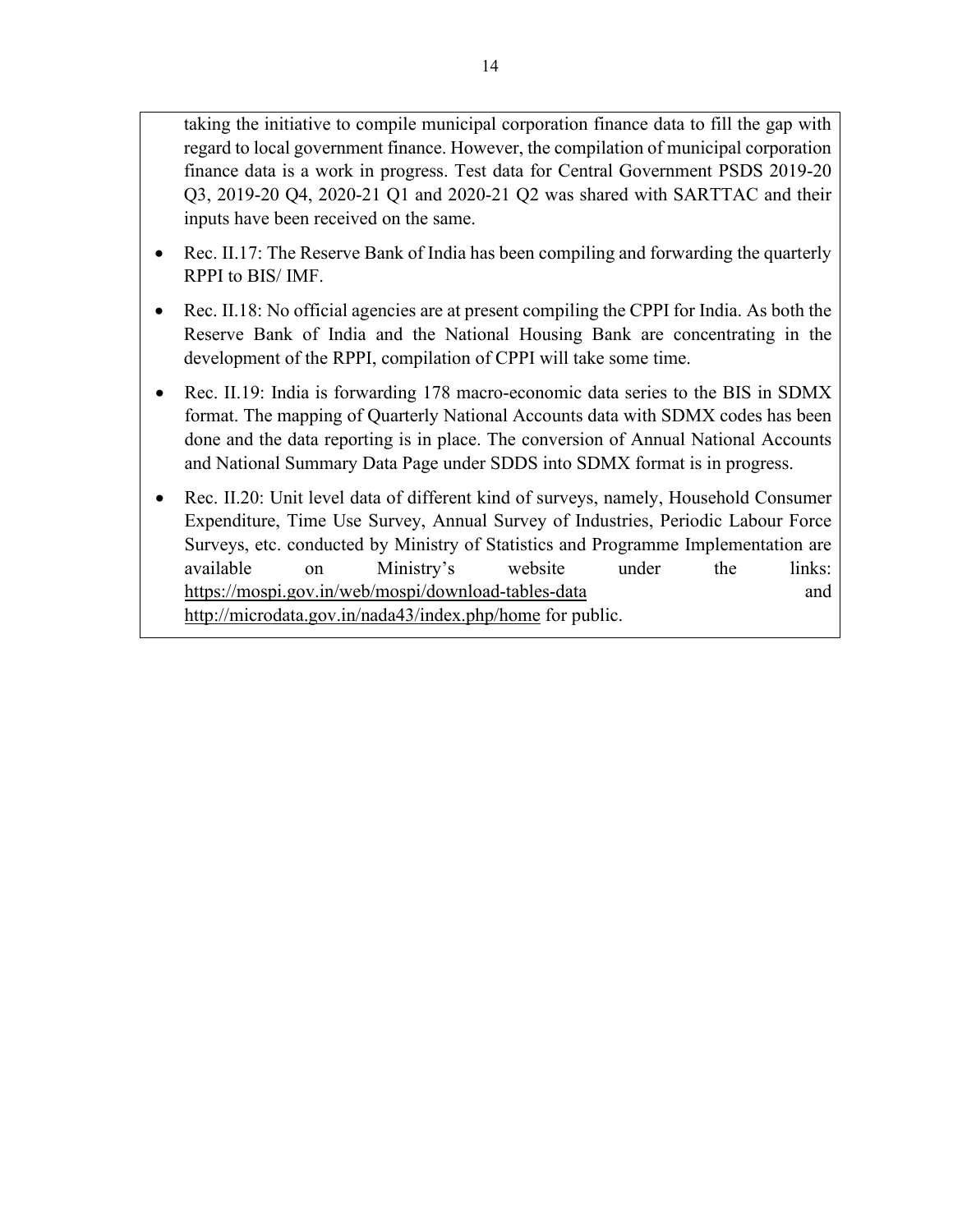#### **Indonesia**

- Indonesia has fulfilled most of the recommendations such as:
	- − Rec.II.5: Indonesia has reported data to FSB annual monitoring exercise on NBFI, but data gaps remain in relation to SFTs due to limited data availability.
	- Rec.II.7: Indonesia has submitted its self-commitment regarding Debt Securities Statistics to BIS. Data in market values are not for publication.
	- Rec.II.8: Indonesia has carried out the development of Sectoral Accounts and Balance Sheets as a collaborative national project involving Statistics Indonesia (BPS), Central Bank, the Financial Services Authority, Ministry of Finance, and Ministry of State-Owned Enterprises. Compilation of Financial and Non-Financial Accounts Transactions for 2016-2019 has been completed both annual and quarterly. The data has been disseminated through the BPS website. Financial and non-financial balance sheets are in the final phase of compilation and will be disseminated in due time.
	- Rec.II.11: Indonesia has submitted Stage-2 LBS quarterly data and three quarters of CBS test data. Indonesia is on track to join the CBS reporting population.
	- Rec.II.12: Indonesia has completed the CPIS target.
	- Rec.II.13: Indonesia has completed the CDIS data requirement.
	- − Rec.II.15: Indonesia has issued Indonesian *Government Finance Statistics Manual*, which is adapted from the IMF's GFSM2014. Indonesia has compiled annual and quarterly general government finance statistics on a modified cash/accrual basis, and annual public sector finance statistics. Indonesia has started to reconcile GFS with other statistics publications such as PSDS and full sequence of accounts/sectoral accounts balance sheet. One further enhancement is to make GFS fully apply accrual basis which requires fundamental changes in fiscal policy framework.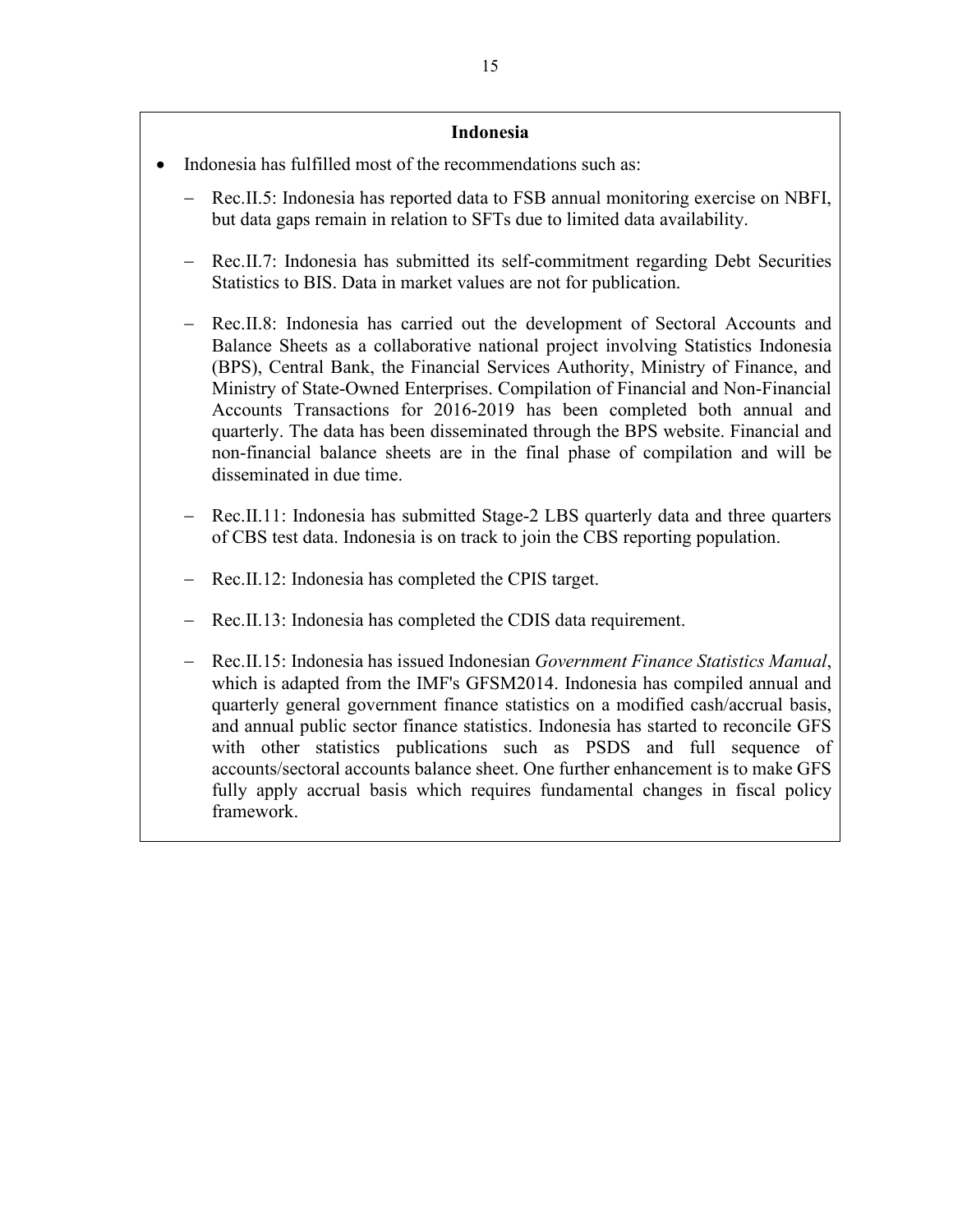## **Italy**

- Italy has completed the core requirements in relation to all the DGI-2 recommendations for which data templates have been already defined, with the exception of data on SFTs (Rec. II.5) where data submission is expected as soon as some pending issues, related to the confidentiality regime, are solved. Pilot exercises have been conducted in the meantime to test technical aspects of the SFT data reporting process (e.g., including data transmission channel, data structure definition and data file format). Italy has also achieved many of the "more advanced ambitions".
- Concerning Rec. II.9 on Household Distributional Information, Italy is actively engaged in the work of the OECD-Eurostat Expert Group on Disparities in a National Accounts Framework (EG-DNA), on information for income [\(www.oecd.org/sdd/na/household-distributional-results-in-line-with-national](http://www.oecd.org/sdd/na/household-distributional-results-in-line-with-national-accounts-experimental-statistics.htm)[accounts-experimental-statistics.htm\)](http://www.oecd.org/sdd/na/household-distributional-results-in-line-with-national-accounts-experimental-statistics.htm). Italy has so far produced distributional estimates for household disposable income, in coherence with the methodology proposed by the Expert Group, for the years 2015-2017. These estimates have been published as experimental statistics in the dedicated sections in the OECD and Eurostat websites in December 2020. Italy intends to extend these distributional estimates adding those for household disposable income for more recent years and household consumption. Italy has also actively participated in the work of the ECB Expert Groups on Linking Macro and Micro Data (EG-LMM) and on Distributional Financial Accounts (EG-DFA) with the aim of compiling experimental distributional results by end-2022 [\(https://www.ecb.europa.eu/pub/pdf/scpsps/ecb.sps37~433920127f.en.pdf\)](https://www.ecb.europa.eu/pub/pdf/scpsps/ecb.sps37%7E433920127f.en.pdf).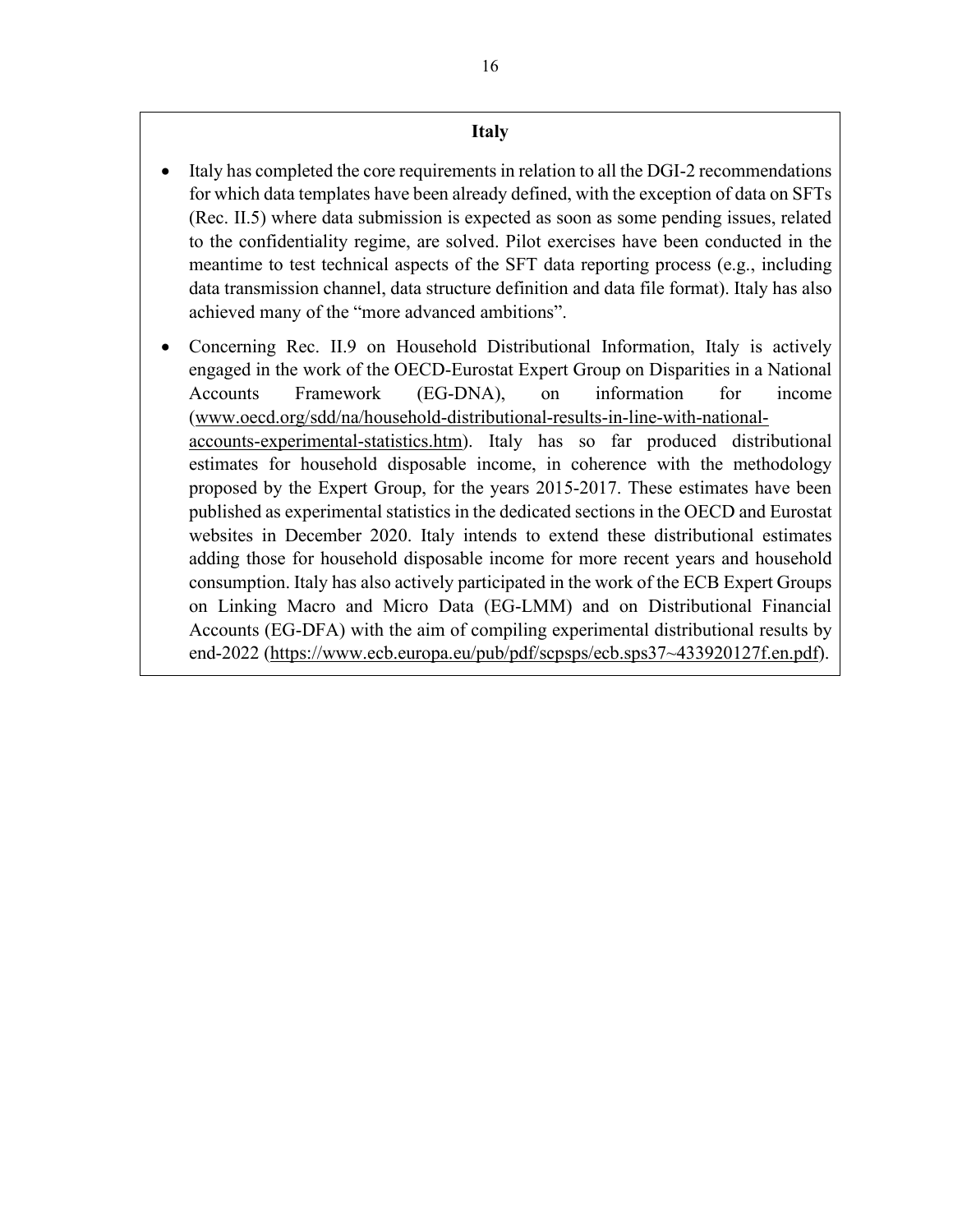## **Japan**

- Rec. II.5: Japan has made steady progress in the preparation of global SFT data collection and aggregation, and has started to collect SFT data from reporting parties, to report all tables to the FSB since January 2019, and to release new statistics on SFT since January 2020.
- Rec. II.7: Japan started to report on the self-commitments of the 2021-Targets to the BIS from July 2021.
- Rec. II.8: Japan is making efforts to meet requirements, especially by estimates, for those parts of the templates that capture features of systemic importance in Japan. As for the financial accounts, Japan started to report on the Targets to the OECD from July 2021. As for non-financial transactions, there are challenges in compiling some series due to the lack of source data.
- Rec. II.14: Japan has developed a method to estimate the NFC sector in the CBS and has been collecting additional IBS-related data from reporting banks. Japan has started to transmit relevant data to the BIS since Q4 2019.
- Rec. II.15: Japan adhered to the SDDS Plus in April 2016 and has started to disseminate the general government operations data since April 2021.
- Rec. II.20: Japan believes that, in considering the sharing of granular data, enhancing accessibility needs to be weighted carefully against the need to protect confidentiality of data.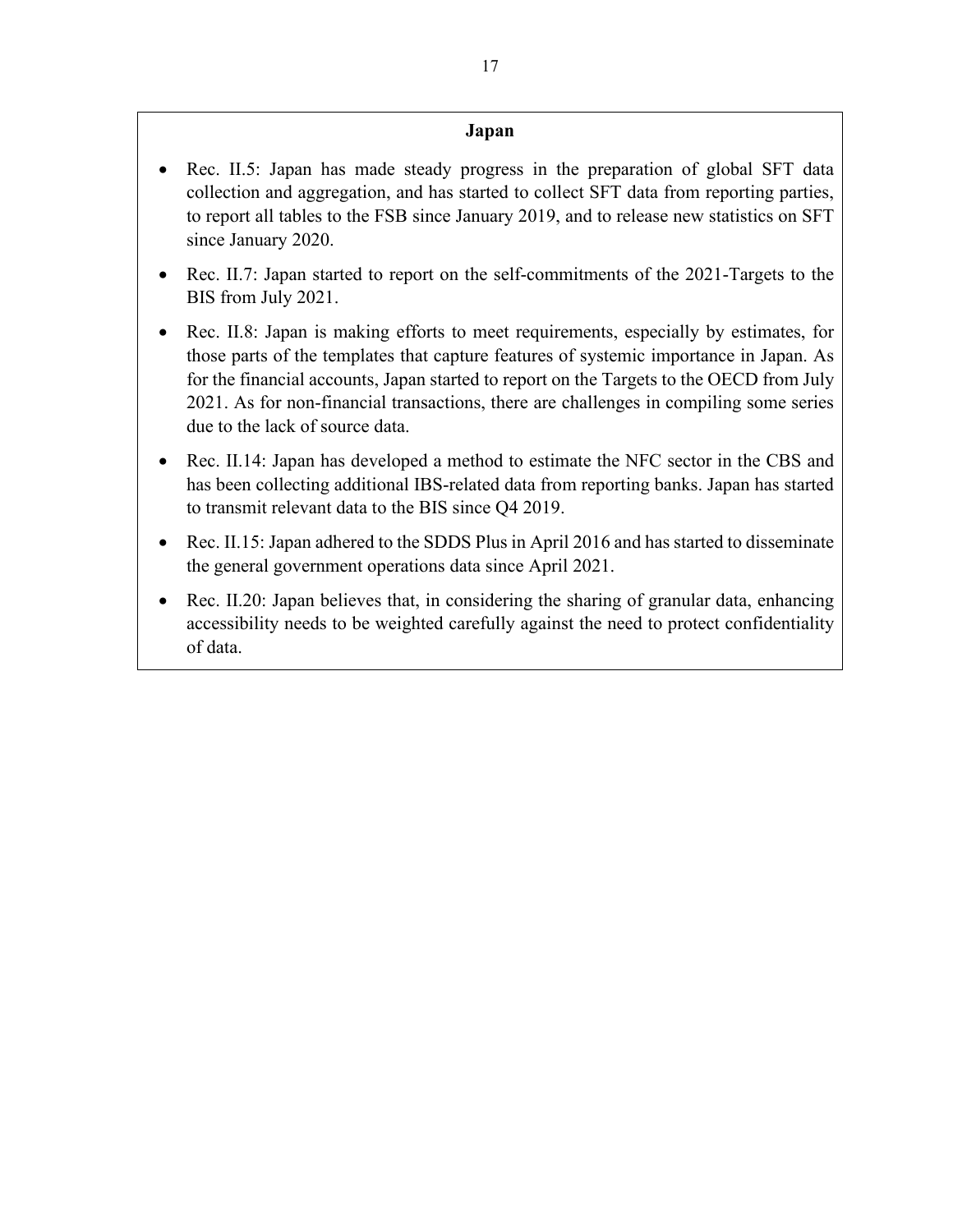#### **Korea**

- The Bank of Korea is implementing most of the DGI-2 recommendations. The following shows the progress made on key recommendations.
	- − Rec. II.7: Korea is already reporting core stock data at nominal value on debt securities to the BIS. As planned, Korea has started to report the stocks, net transactions of issues and holdings at market value, the From-Whom-To-Whom Data at market value as other self-commitments data since 2021.
	- − Rec. II.8: As for financial accounts, the targets can be reached only with the flow of funds statistics that Korea compiles except a few items. When it comes to the data, Korea, where possible, plans to compile them by fully utilizing available raw data. As for current accounts, Korea is running test calculations regarding quarterly compilation of income accounts and capital accounts. Going forward, Korea plans to conduct a detailed review on estimation procedure improvement and time series stability.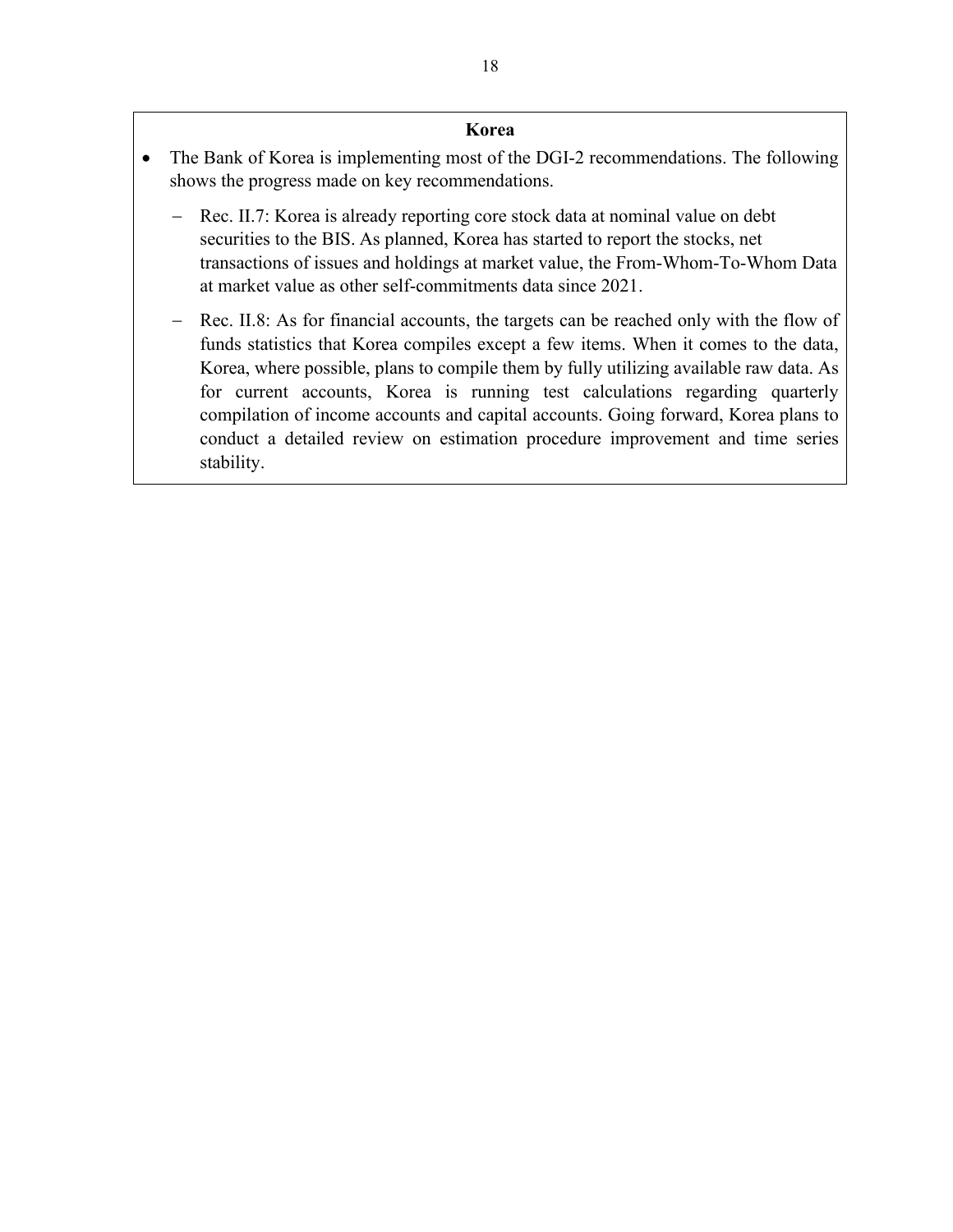#### **Mexico**

- $\bullet$  Rec. II.8:
	- − On November 2018, National Institute of Statistics, Geography and Informatics (INEGI) published the required openings on the 2018 progress report DGI-2, which included the assets AN1121 Buildings other than dwellings, AN1122 Other structures and AN11 Fixed Assets.
	- On the same date, a wider sectoral disaggregation was added to the publishing scheme, for financial assets (AF1, AF2, AF3, AF4, AF5, AF6, and AF8), for which currently they are presented by institutional subsector and for the case of asset AF6 the openings are included to the second digit (AF.61, AF.62 AF.6M, AF.63, AF.64 Y AF.65). Regarding SDMX table T720, in December 2018 a change in classification from confidential to free was sent. However, in December 2020 a new delivery was made for SDMX annual tables, updated to 2019 and corresponding to INEGI's published data in November 2020. In this delivery, it can be verified that the qualification requirement has been solved, except for consolidated data and quarterly data.
- Progress has been made in the following areas:
	- Rec. II.7: Currently working on the calculation of quarterly data on stocks of debt securities issues at market value (table 1.2), Net transactions at market value (table 1.3), debt securities holdings by sector at market value (table 2.1), as well as net transactions (table 2.2). All four tables have been reported with information for Q2 2021, Q3 2021 and Q4 2021. It is worth noting that quarterly data on stocks of debt securities issues at nominal value have already been published, and the BIS has successfully received the data from Q4 2018 to Q4 2021.
	- − Rec. II.8: On September 2, 2020, INEGI published results for the Quarterly Accounts by Institutional Sector, series Q1 2008-Q1 2020. A week later tables SDMX 7II and 7HH were sent, to the OECD on December 7, for which from now on, they will be sent to the OECD every quarter, after the publishing date, as defined in the National Interest Information Calendar.

The publication scheme is divided in two big blocks, which include a disaggregation of information that will allow users to make all kinds of analysis: Series by institutional sector (institutional accounts of the economy by sector, assets current and accumulation accounts, balances, detailed cash flow and database scheme) and G20 standard (non-financial transactions, financial flows, financial stocks, intersectoral flows relation whom to whom and inter-sectoral stocks relation whom to whom).

Rec. II.9: Mexico has actively engaged in the work of the EG-DNA, INEGI has shared biennial information for the years 2008-2018, which is available in [www.oecd.org/sdd/na/household-distributional-results-in-line-with-national-](http://www.oecd.org/sdd/na/household-distributional-results-in-line-with-national-accounts-experimental-statistics.htm)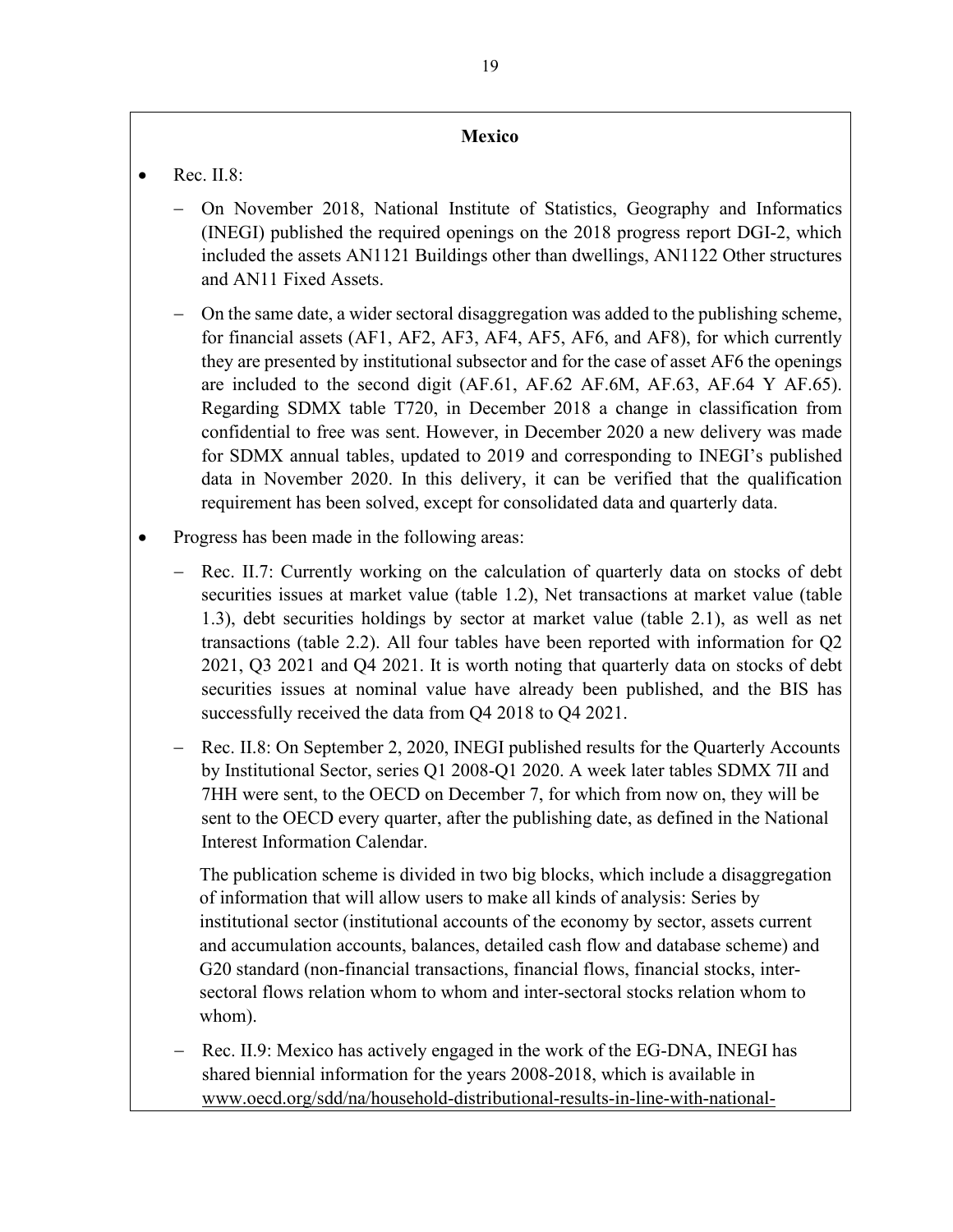[accounts-experimental-statistics.htm.](http://www.oecd.org/sdd/na/household-distributional-results-in-line-with-national-accounts-experimental-statistics.htm)

- − Rec. II.10: Intermediate target 2: The target has been met. In December 2021 Banco de México submitted to the IMF the currency breakdown for IIP. Banco de México also reported an update in March 2022.
- − Rec. II.11: Target Fully implemented the agreed IBS enhancements for LBS Stage I. Progress has been achieved in implementing most of the changes for Stage II of the IBS. We have incorporated information of all the financial instruments requested in both reports (LBS and CBS). Mexico is undergoing final revisions to the statistical information as a step to obtain the SDMX code.
- Challenges include:
	- Rec. II.7: Developing a flexible and robust system is one of the main challenges to have the capacity to calculate all the statistics and to ensure the accuracy needed.
	- Rec. II.8: As part of the challenges for 2021, Mexico will publish recurrently updates for the quarterly accounts by institutional sector, 155 days after the quarter and will continue the work directed to the attention of the Trend templates (Sector level 2 of the original proposal), which considers tables: 4.a. New fin. trends (Q); 4.b. New fin. trends (A) y 5. From-Whom-To-Whom (Q & A). In September 2020 along with the quarterly accounts by institutional sector the quarterly whom-to-whom sectoral tables were published; however, the scope of the information is still being analyzed to cover the sectoral requirement of the templates: 4.a. New fin. trends (Q); 4.b. New fin. trends (A)
	- − Rec. II.9: INEGI is scheduled to publish distributional results on household income, consumption, and saving in line with national accounts for the second half of 2021. These estimates have been produced in coherence with the methodology proposed by the EG-DNA, for the 2008-2018 biannual series. Additionally, INEGI is also considering to publish a longer series that includes results for 2020. Additionally, alternative methodologies are being tested to distribute items for which the household income and expenditure survey does not provide sufficient information.
	- − Rec. II.11: Target Fully implement the agreed IBS enhancements for LBS Stage I. The statistical reports (CBS and LBS) for Stage II are under final revisions and are expected to be delivered during Q3 2022.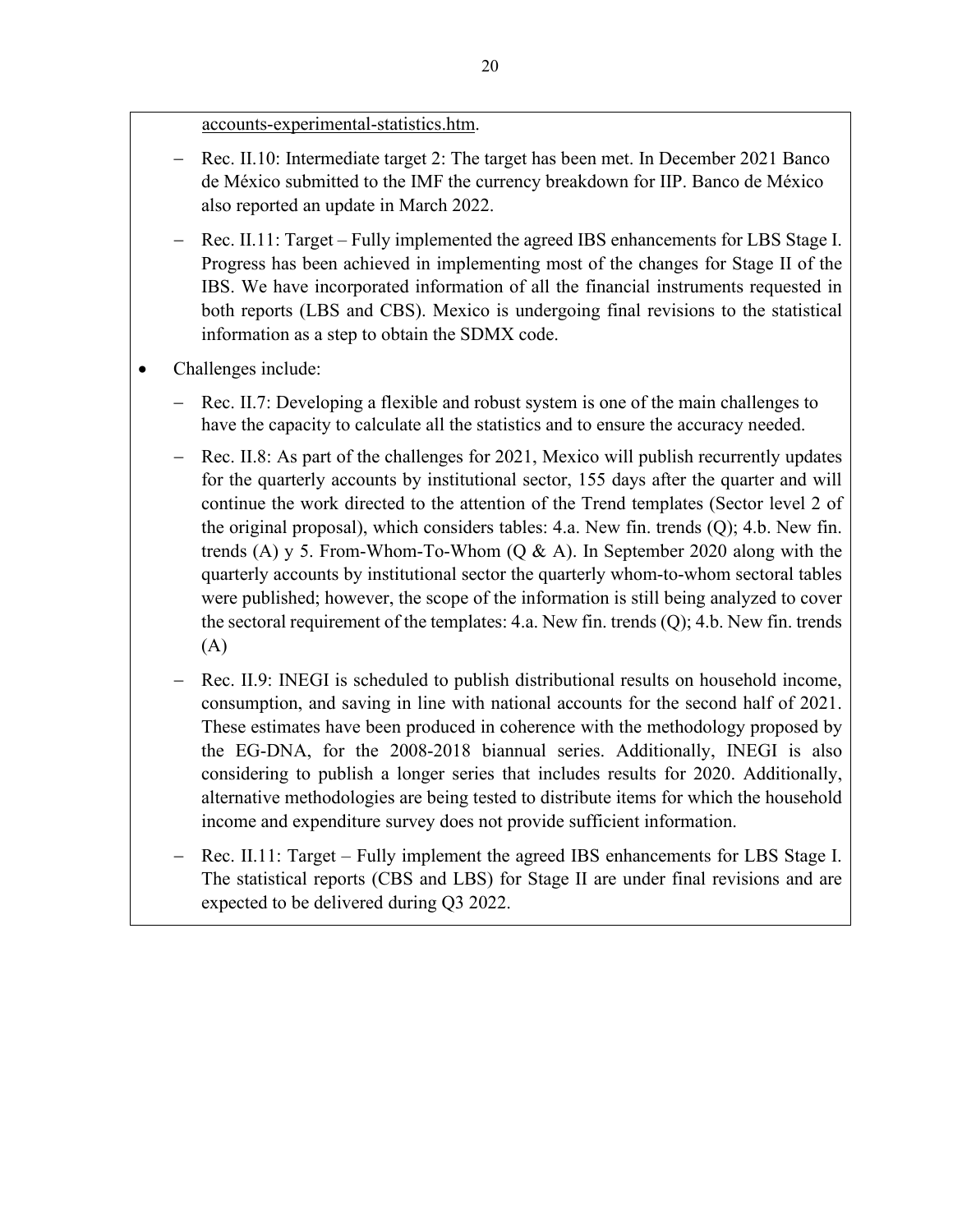#### **Russia**

- Starting in 2017, seven obligatory FSIs have been transmitted by the Bank of Russia to the IMF on a quarterly basis. In 2018, the Bank of Russia started the annual submission of two FSIs for OFCs.
- Rec. II.6: Data reported to the TRs according to the Bank of Russia regulation includes Unique Transaction Identifier (UTI), whose format (but not its generation mechanism) is aligned with the internationally harmonized identifier but the rules on the generation mechanism of the UTI codes included in the Bank of Russia Ordinance # 4104 as of 2016 differ from the ones set out in the CPMI-IOSCO UTI technical guidance. In accordance with the Ordinance, the regulation stipulates the basic characteristics of entity (entities) which are responsible for generating UTIs, as well as circumstances in which the UTI should be generated and events when there is an impact on a life cycle of the UTI, as it is described in UTI Technical Guidance. Access by relevant foreign authorities to the data of the TRs operated in the Russian Federation is allowed as indirect request through Bank of Russia.
- Rec. II.7: The Bank of Russia publishes the amount of outstanding of debt securities issued on the domestic market on a monthly and quarterly basis at nominal value broken down by sectors, currency, maturity, as well as fixed and variable interest rates.
- Rec. II.8: The Bank of Russia publishes financial accounts and balance sheets with T+6 months timeliness for quarterly data and preliminary annual data, and with T+12 months timeliness for final annual data. The Bank of Russia compiles the separate data for sectors S121 and S122 on an annual and quarterly basis for internal use. The Bank of Russia publishes data in From-Whom-To-Whom format on currency and deposits on quarterly basis on its official website, From-Whom-To-Whom tables for total of all instruments annually for internal use. There are plans to provide the data in From-Whom-To-Whom format on debt securities and loans by 2021. In July 2021 the Bank of Russia began to publish new data on financial assets and liabilities of household sector. These data will be issued with T+3 months timeliness (i.e., 3 months ahead of the date of publication of financial accounts of the System of National Accounts (SNA) of the Russian Federation) and contain more detailed information on financial instruments used by household sector.
- Rec. II.10: Since 2018 the Bank of Russia has been producing data on the detailed currency composition of foreign financial assets and liabilities on a quarterly basis and has been providing separate identification of OFCs on a semiannual basis. Since 2021 data on OFC will be published on a quarterly basis. Data on foreign debt liabilities on the remaining maturity basis are also regularly published.
- Rec. II.11: The Bank of Russia has worked out a form for regular reporting of CBS and intends to collect the data in 2022.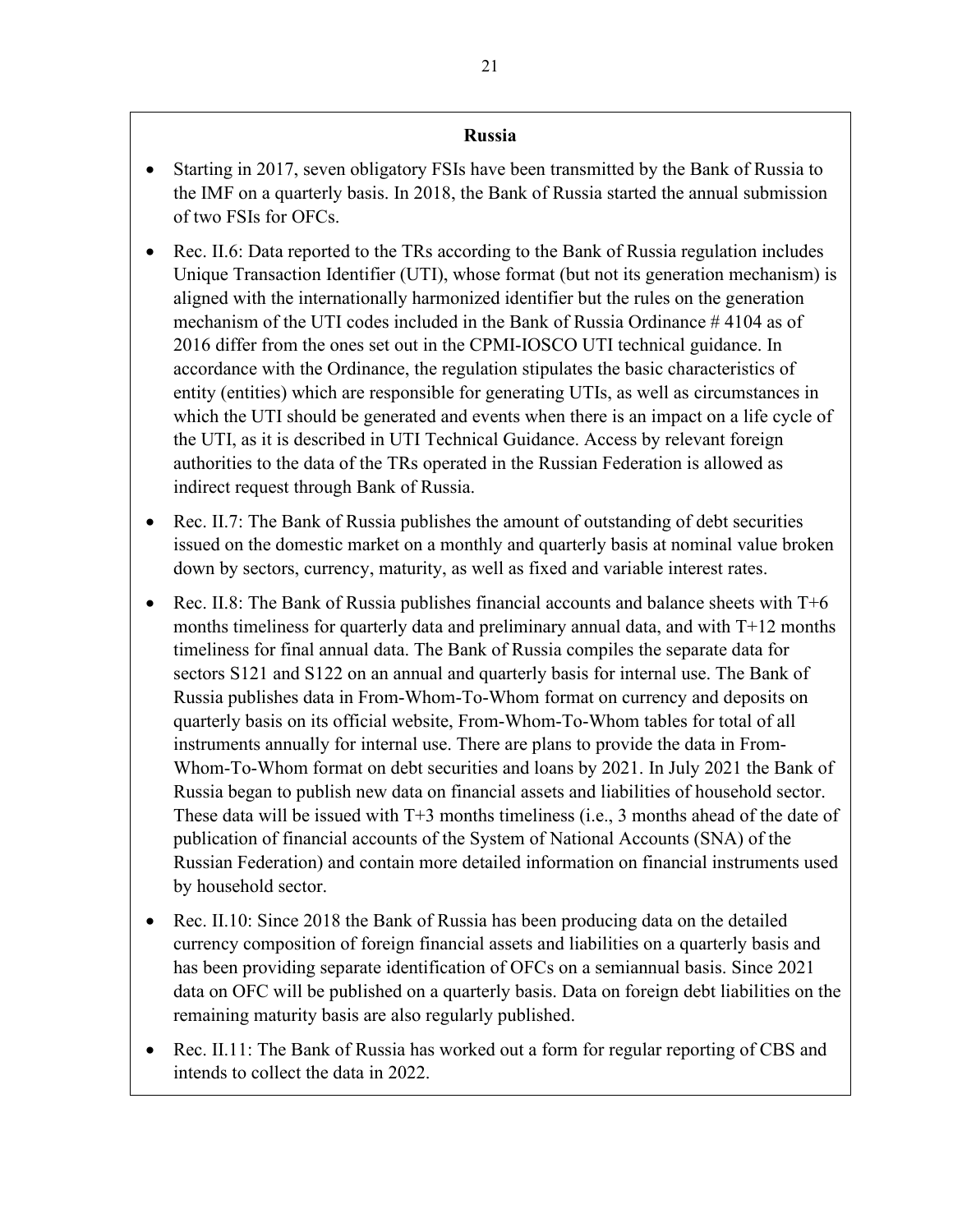- Rec. II.12: The Bank of Russia has been compiling CPIS data on a quarterly basis since 2017. The data include information on the sector of nonresident issuer.
- Rec.II.14: Since 2018 the Bank of Russia has been publishing Other Financial Institutions Survey based on SRF 4SRs for the full scope of financial intermediaries including information on cross-border exposures.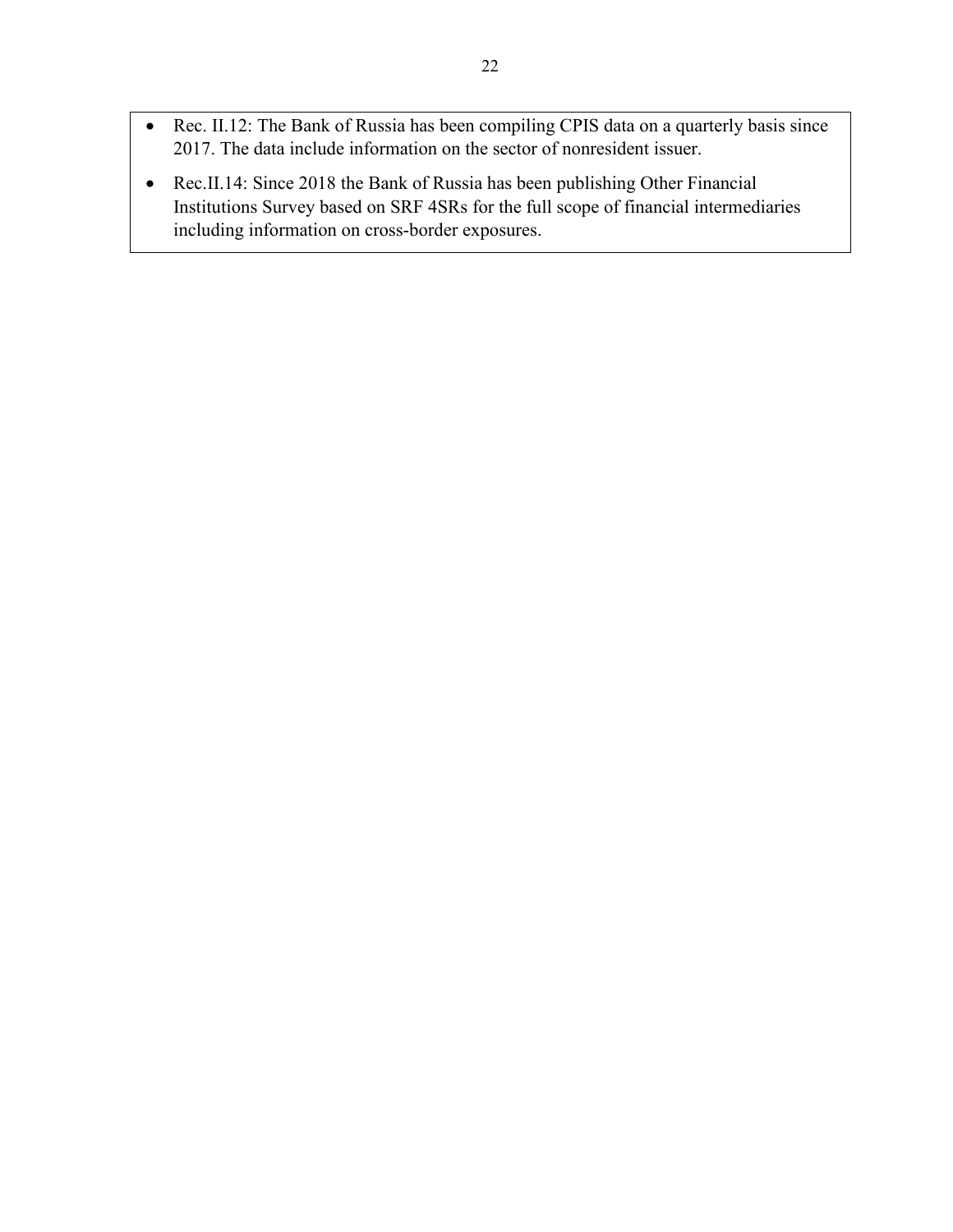#### **Saudi Arabia**

- There is serious and sustained work by the internal relevant entities in accomplishing the requirements of the DGI in order to effectively address the challenges. Among the most important of these challenges are the lack of private sector and household data necessary regulations and instructions that contribute to accessing administrative records.
	- Rec. II.8: Work is underway, as a preliminary stage, to provide annual data for the financial and non-financial account. The data availability remains the challenge to complete this recommendation, especially, for the non-financial account and for household data. We are working on building capacity, enhancing data sources and providing sufficient statistical infrastructure to achieve the Sectoral Accounts recommendation.
	- Rec. II.10: IIP data is collected and prepared in line with the BOP and IIP Manual and published on a quarterly basis. Work is underway to finalize the preparation of IIP data by sectors in line with the requirements of the DGI. As for the preparation of the IIP by currency, the challenge still exists in achieving the requirement, which is also considered a challenge in some of the G20 economies.
	- − Rec. II. 11: The Saudi Central Bank (SAMA) with the cooperation of the BIS succeeded in submitting the LBS by residence and by nationality on a quarterly basis. The SAMA has started working with the BIS for reporting CBS in near future.
	- Rec. II.13: Work is currently under way to implement a comprehensive quarterly and annual survey of Foreign Direct Investment by country and economic activity. The survey is currently focused on inward investments and the outcomes of the survey will be used to accomplish part of the CDIS recommendation.
	- − Rec. II.15: The Central Government Data has been reported quarterly, but for the General Government Data work is in progress and need some time to compile the data due to the capacity building of staff and the readiness of some government entities are not matured yet. The way forward is to automate the process of collecting financial data from extrabudgetary units (EBUs) which helps in accelerating data availability and increase the effectiveness.
	- − Rec. II.16: Government debt is reported with no issue. In the absence of state and local governments, the general government is equal to central government in Saudi Arabia. Work is in advanced stages to include additional instruments and further include EBUs data as it becomes available, but the magnitude would not be affected. Data disseminated currently is a good proxy of the general government. The way forward is to include data for the main public corporations.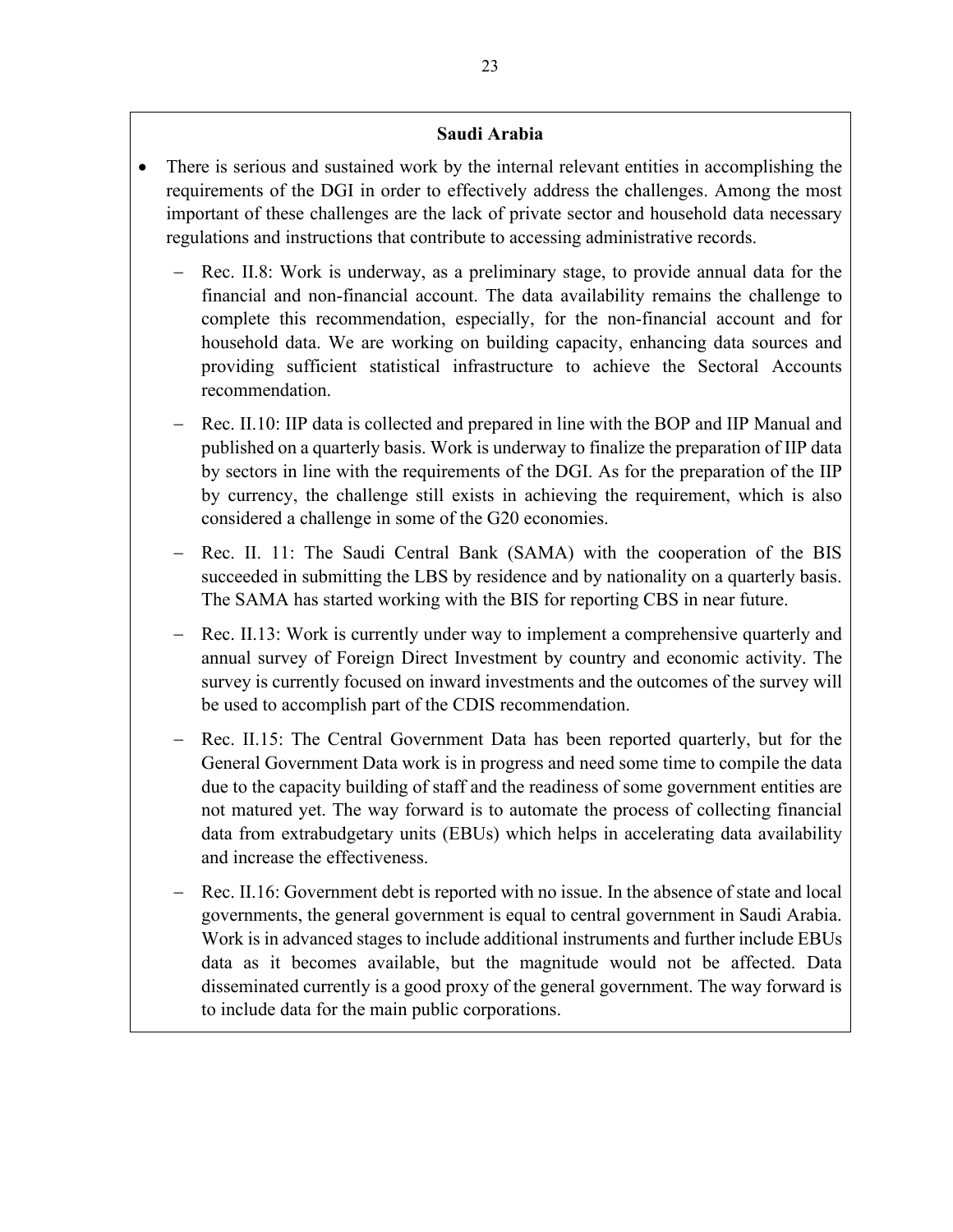## **South Africa**

- Fully compliant with 2021 targets for: Rec. II.2, excluding RPPI; Rec. II.3; and Rec. II.12.
- Partially compliant with 2021 targets in the following areas:
	- − Rec. II.6: with BIS semi-annual survey not applicable, and central counterparties and OTC derivatives outstanding;
	- − Rec. II.7: on track as per self-commitments;
	- Rec. II.10: OFCs and currency breakdowns are being addressed by improving surveys;
	- Rec. II.11: except consolidated, intend to commence with CBS feasibility study;
	- Rec. II.13: provide annual gross inward and outward flows on direct investment on asset and liability basis, but not on a net basis as directional basis is a major challenge (however, in process of addressing the directional basis with new surveys);
	- − Rec. II.15: in the process of implementing GFSM2014, but quarterly data needs to be improved, and all data sets still a mixture of cash, cash adjusted and accrual.
- Work in progress:
	- Rec. II.5: partially compliant and report data for the FSB annual global monitoring exercise on NBFI, but data gaps remain in relation to securities lending and borrowing as well as breakdown of financial corporations;
	- Rec. II.8: South Africa is at an advanced stage addressing requirements, but household and non-profit institutions serving households sectors will not be separately available and for some non-produced non-financial assets data gaps remain. Experimental sectoral accounts were released in December 2021 and other will be released in January 2022 to the OECD. South Africa is still compiling and publishing quarterly financial sector accounts / national financial account / flow of funds according to the 1993 SNA, and completing 1993 SNA questionnaires;
	- − Rec. II.14: for non-bank institutions the split into OFCs and NFC are being addressed through revision of surveys;
	- − Rec. II.16: consolidated quarterly data at all levels of government with a broad instrument coverage being developed and national government already available;
	- Rec. II.17: currently meet the target by reporting data from private sector banks, but Statistics South Africa in process of developing an official RPPI;
	- Rec. II.18: South African Reserve Bank is attempting to compile an un-official index.
- Challenging:
	- − Rec. II.9, due to lack of data;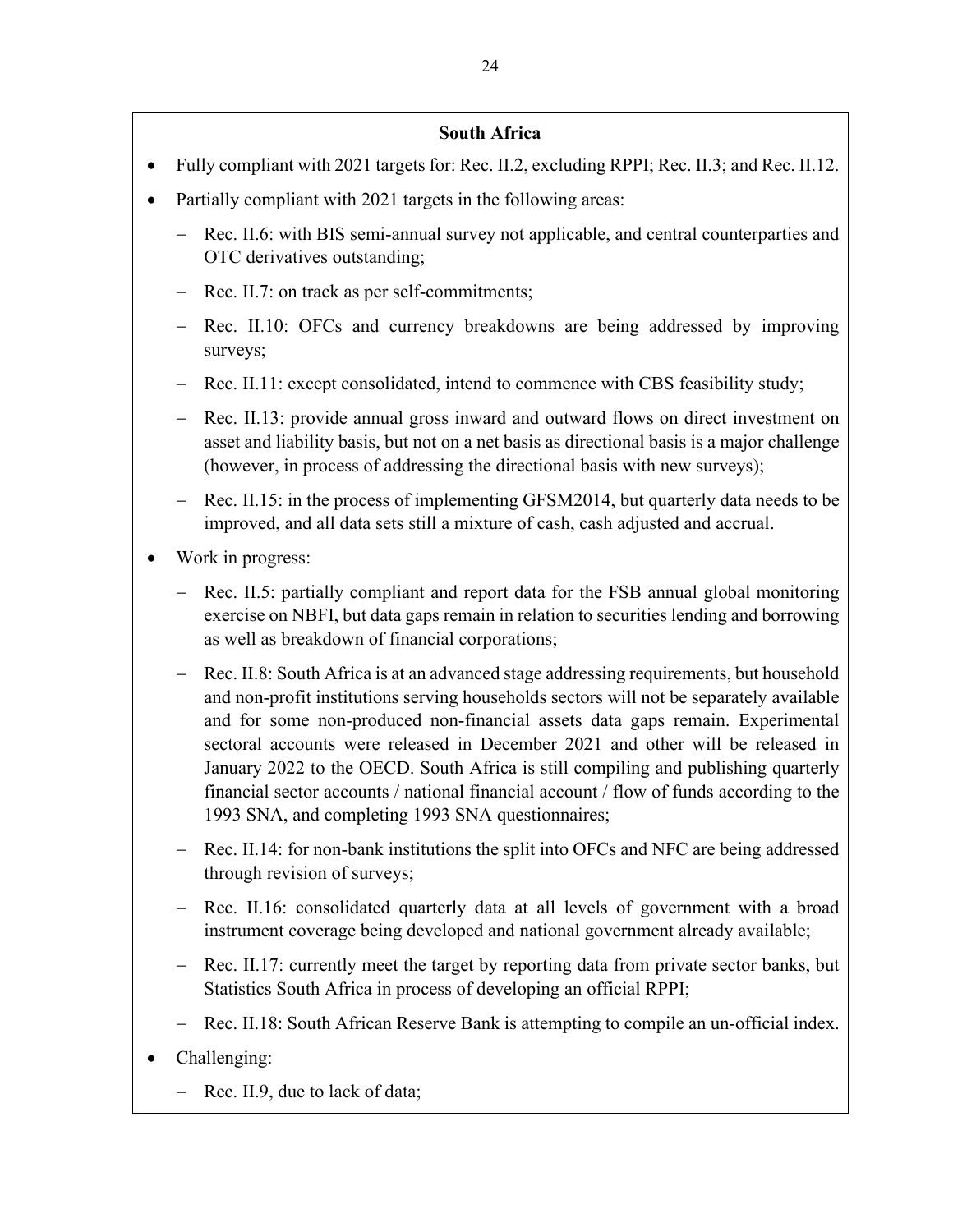- − Rec. II.18 South African Reserve Bank is attempting to compile an un-official index.
- Not currently relevant: Rec. II.4 as South Africa does not have G-SIIs.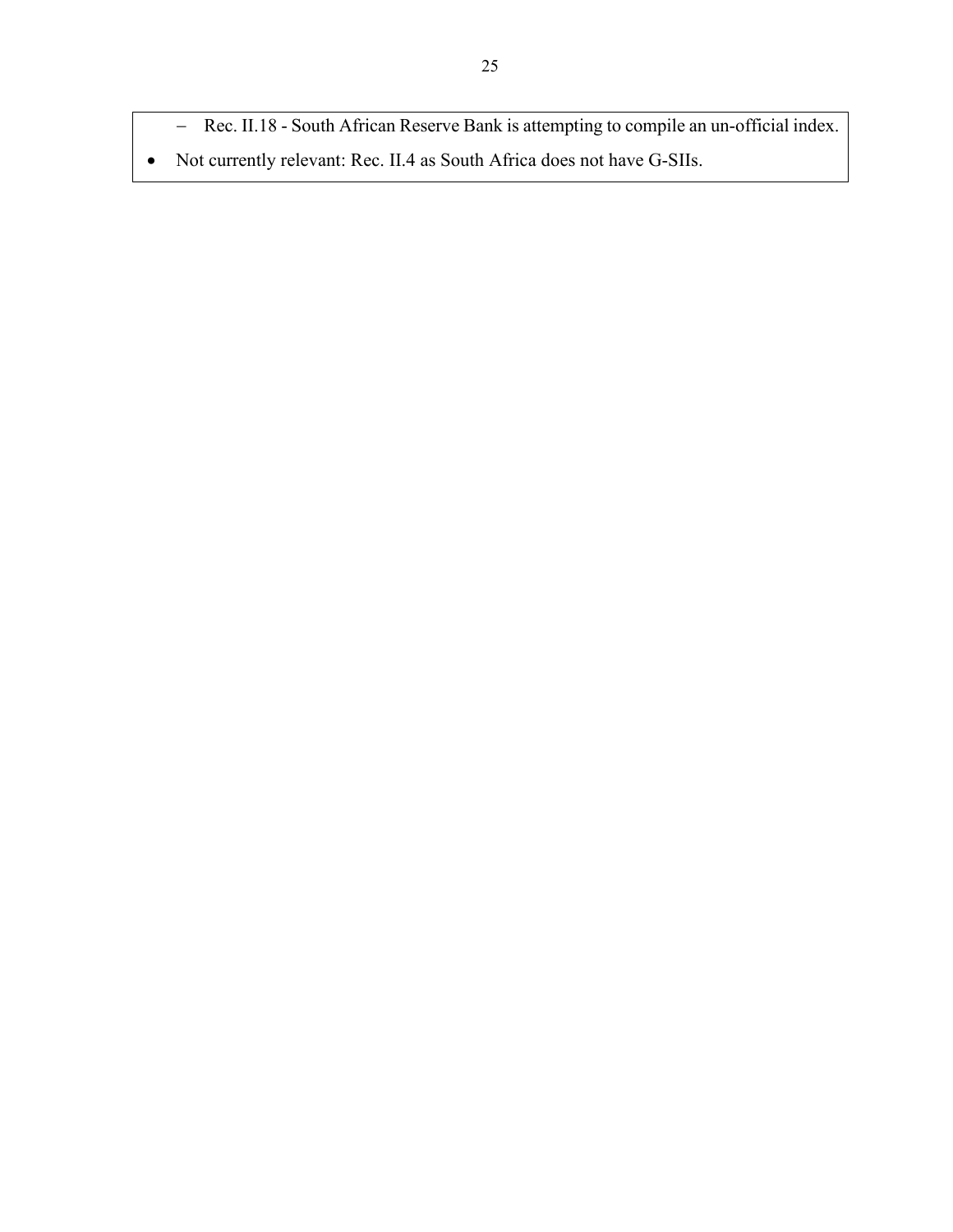#### **Turkey**

- Rec II.7: By November 2021, in line with the work carried out under the G20 DGI the following tables are started to be reported to the BIS starting from Q4 2020:
	- − Table 1.1: Debt Securities Issues by Sector, Currency, Maturity, Interest Rate and Market of Issuance. Stocks at Nominal Value (already reported, sectoral classification and maturity breakdown are extended).
	- − Table 1.2: Debt Securities Issues by Sector, Currency, Maturity, Interest Rate and Market of Issuance. Stocks at Market Value.
	- − Table 1.3: Debt Securities Issues by Sector, Currency, Maturity, Interest Rate and Market of Issuance. Net Transactions at Market Value.
	- − Table 2.1: Debt Securities Holdings by Holding Sector, Issuer Residency, Currency, Maturity, Interest Rate and Market. Stocks at Market Value.
	- − Table 2.2: Debt Securities Holdings by Holding Sector, Issuer Residency, Currency, Maturity, Interest Rate and Market. Net Transactions at Market Value.
	- − Table 3.1: Debt Securities Issues and Holdings in a From-Whom-To-Whom Framework. Stocks at market value.
- Rec. II.8: Annual Non-Financial Sector Accounts of Turkey are compiled by the Turkish Statistical Institute (TurkStat), which is the institution responsible for ensuring the production and dissemination of official statistical information from production account to capital account. Experimental estimates for quarterly sectoral accounts of non-financial accounts have been continued. Non-financial accounts (from production to savings) for the periods have been realised. It should be highlighted that the compilation system of national accounts developed recently in Turkey allows the integration of all sub-components: annual national accounts, quarterly national accounts, sectoral accounts, Supply and Uses Tables, GFS, and regional accounts. In this situation, the elaboration of sectoral accounts on a quarterly basis will be integrated in the general compilation system.
- Rec. II.10: Currency composition tables for IIP for the years 2016-19 were compiled and reported to the IMF.
- Rec. II.11: Domestic positions vis-à-vis residents in LBS are not reported. Regarding CBS, domestic positions in domestic currency are not reported yet but it is planned to be reported with the CBS-revisions in 2022.
- Rec. II.14: Turkey reports other financial corporations (OFCs) data in SRFs to IMF's Statistics Department.
- Rec. II.16: The 2018 intermediate target (for central government debt data) has been met while the target for reporting general government debt is at the end of its progress. Since the last progress report, the PSDS debt data for the other general government sub-sectors (local government and social security funds) have been collected from relevant institutions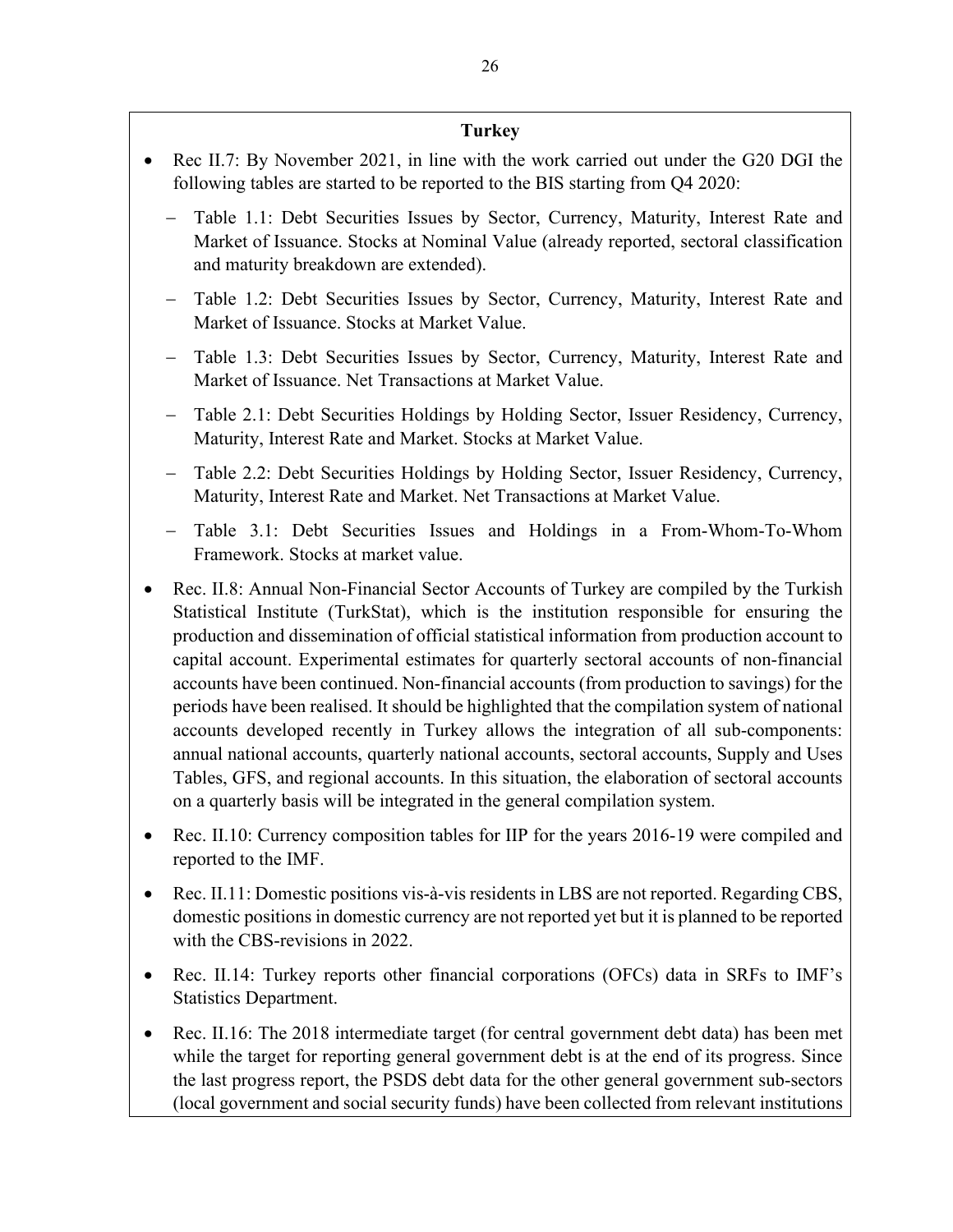so that the sectoral coverage of the PSDS to general government have been set up. General government debt data is planned to be disseminated soon.

- Rec. II.17: Starting from February 2019, RPPI for new dwellings and RPPI for existing dwellings have been calculated by using the hedonic regression method and the base year has been changed to 2017 for RPPI, RPPI for new dwellings and RPPI for existing dwellings.
- Rec. II.18: CPPI data are submitted by the banks on a quarterly basis since 2015.
	- − After the processes of collecting, controlling and analyzing the data, the Central Bank of the Republic of Turkey has completed the construction of retail property price index and office price index for Turkey using characteristics hedonic price method.
	- − CPPI has been produced as a weighted average of retail property and office indices.
	- − But, as of 2021-year end, CPPI has not been officially published yet, hence not been reported to BIS as well.
	- − The aim is to publish the indices in near future.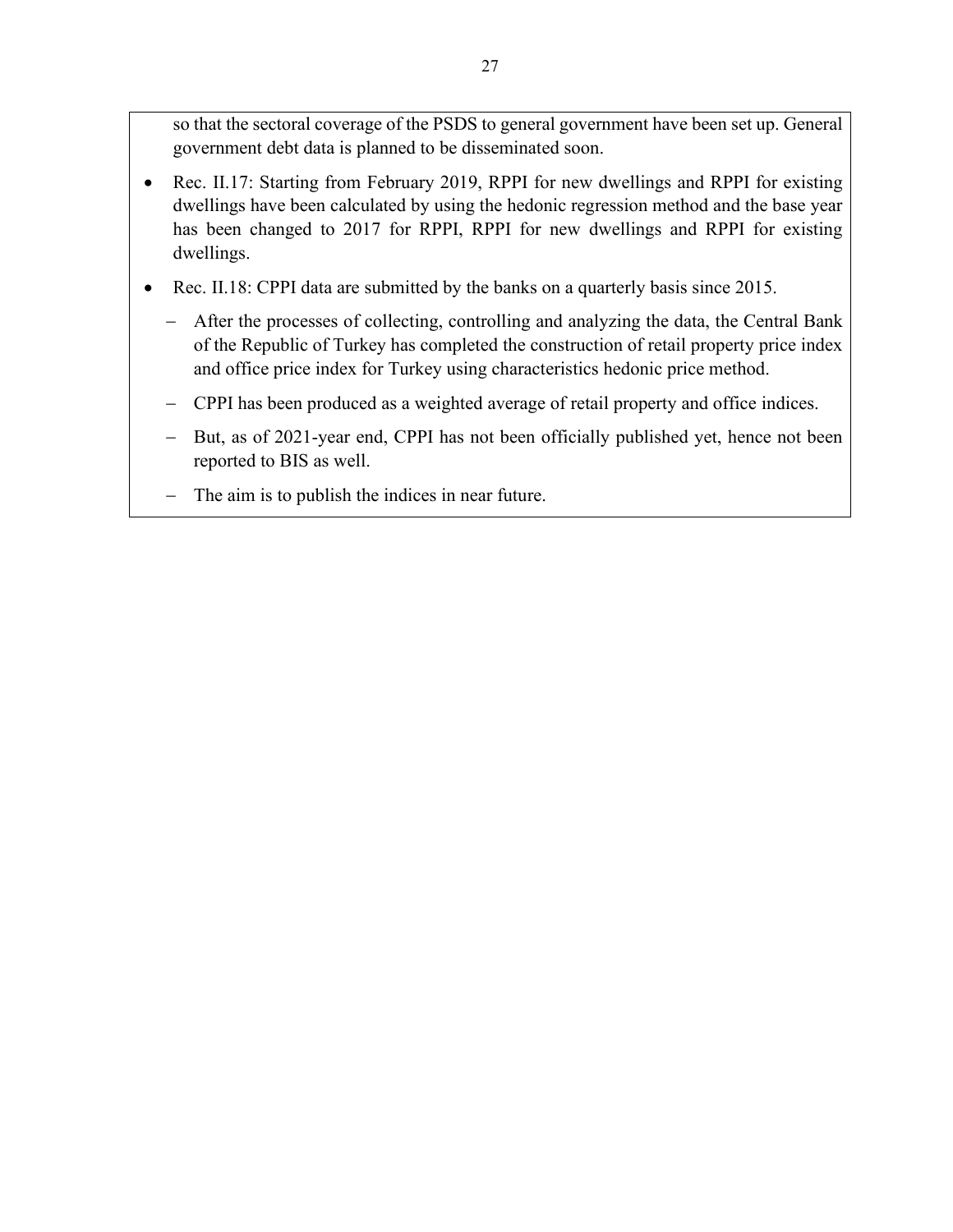## **United Kingdom (UK)**

- The Office for National Statistics (ONS) has ambitious plans to transform the UK's economic statistics. Working in partnership with the Bank of England, a key element of the ONS transformation work is the development of the UK financial accounts to meet evolving user needs and international initiatives such as the G20 DGI-2 and SDDS Plus. ONS aims to improve the coverage, quality and granularity of the UK financial statistics. ONS statistical transformation will continue post-2021 and in time will deliver on outstanding DGI-2 Recommendations.
- The UK regularly publishes new experimental statistics as part of the Enhanced Financial Accounts initiative and in particular for the OFIs sectors S.123-S.127 and S.129 Pension Funds. More generally, the UK in Q4 2020 and Q4 2019 published experimental statistics whom-to-whom matrices that covered 15 European System of Accounts (ESA) 2010 subsectors and 22 ESA 2010 financial instruments. In relation to sectoral accounts, the UK publishes more detail in some instances at the national level. This information can be found on the [website.](http://www.ons.gov.uk/)
- In line with IMF requirements, the Bank of England is currently reviewing and updating its existing processes to bring the UK in line with the 2019 FSIs guidance. This includes increasing the efficiency, and timeliness, of producing the quarterly data ahead of their dissemination. This work is scheduled to be completed before end-2022. Alongside this work, we have been reviewing the existing data submissions to ensure these continue to be accurate. The reconciliation exercise to ensure consistent and accurate data (between our existing and new methods) has led to delays to recent updates to the IMF. The Bank of England's intention is to share data with the IMF, up until Q4 2021, by end-May.
- The Bank of England and ONS are collaborating on the development of a securities issuance and holdings database which will support the improvement of the UK's security statistics under Rec. II.7. The first delivery phase went live in February 2021 with delivery of the next phase planned for mid-2023. The securities issuance and holdings database is being built by the Bank of England on its systems.
- The UK has a long-term workstream to achieve compliance with Rec. II.14, though this will take several years to complete.
- As other economies have experienced, producing a CPPI remains a challenge for the UK as does the compilation of the currency compositions of the UK's IIP. ONS is developing an in-house indicator for Rec II.18. Currently it its testing phase, ONS is working closely with BIS to transmit the data soon.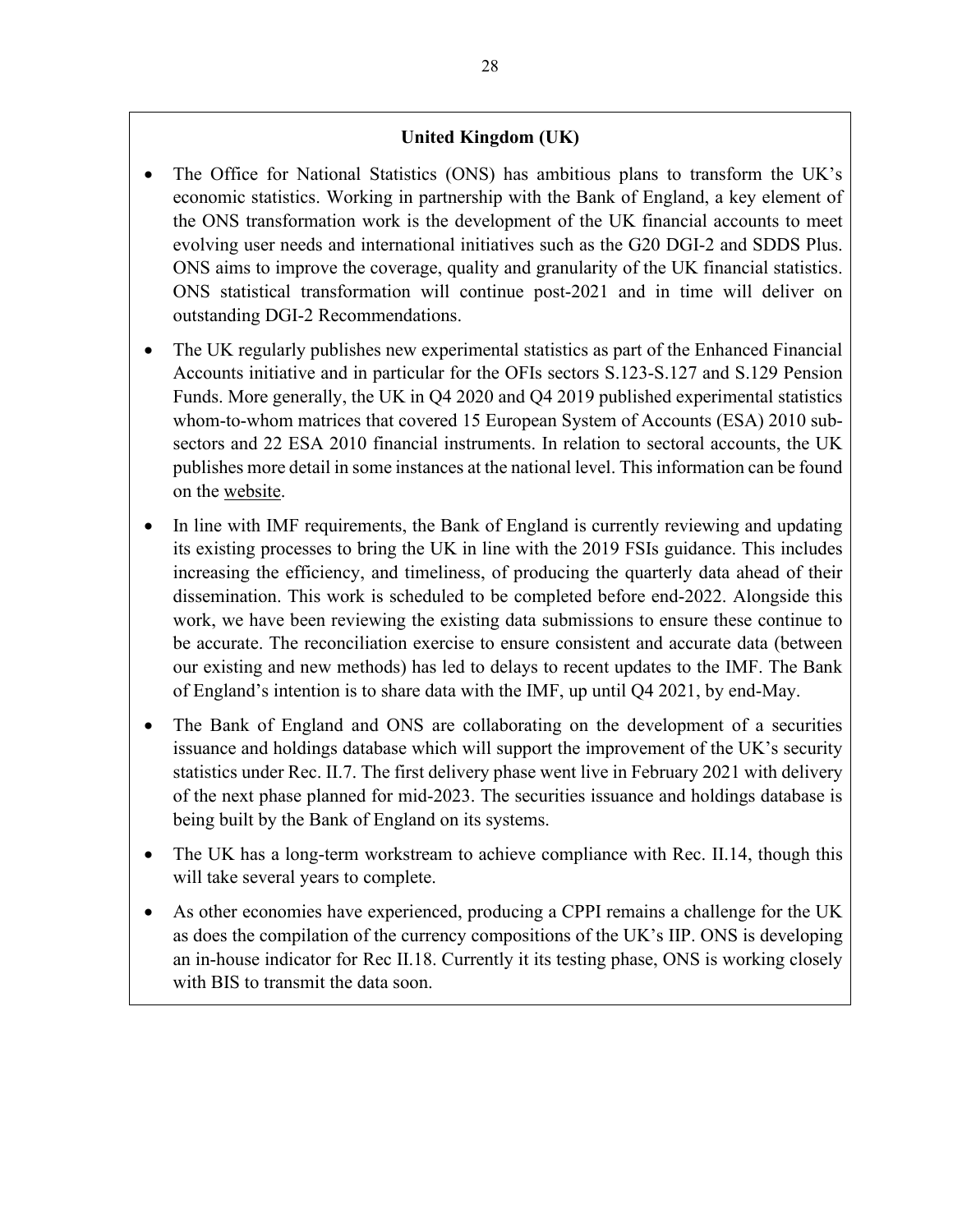## **United States**

- The United States participates in and supplies data to the FSB annual global monitoring exercise on NBFI, including data available in the Financial Accounts (Rec. II.5).
- On June 12, 2018, the Commodity Futures Trading Commission published final rules removing the Indemnification Requirement for domestic and foreign authorities to access swap data held at swap data repositories from its rulebook and establishing a process for accessing that data. The US Securities and Exchange Commission had previously finalized a similar procedure for security-based swap data. As a result, there are no remaining legal barriers to access, given that Congress had repealed the statutory indemnification requirement in 2015 (Rec. II.6).
- The Federal Reserve Board (FRB) now reports nearly all holdings of debt securities at market value (Rec. II.7).
- The Bureau of Economic Analysis (BEA) continues to work on developing quarterly data for non-financial transactions by institutional sector to the OECD (Rec. II.8).
- The BEA and the FRB are currently working together to produce additional sectoral accounts (Integrated Macroeconomic Accounts) for mutual funds and for money market mutual funds, consistent with the DGI's emphasis on additional detail for the non-bank financial sector (Rec. II.8). This work builds on recent work to provide more detailed sectoral accounts for financial subsectors. As part of this work, BEA recently released a working paper with current and capital accounts for investment funds. [https://www.bea.gov/research/papers/2019/investment-funds-us-national-accounts](https://urldefense.proofpoint.com/v2/url?u=https-3A__www.bea.gov_research_papers_2019_investment-2Dfunds-2Dus-2Dnational-2Daccounts&d=DwMGaQ&c=G8CoXqdZ57E1EOn2t2CVrg&r=q4fSb685gpqrQW4pKpUanukbJnvzfJ8k-lr75_OJfRU&m=xJSu_Dy0lUafVUQ35g_0ehECi3dvA7tuhSRtwgSC2_8&s=2OCrcAfvsOzRwA7fdnNPcdG-_IakA9aSh1KcXP6fOKQ&e=)
- FRB now publishes a set of Distributional Financial Accounts for the household balance sheet by four percentile groups of wealth. BEA has started to publish distributional results on income in line with national accounts totals (Rec. II.9).
- In December 2021, BEA released new statistics on US debt positions by currency, sector, and maturity, meeting the remaining targets in Rec. II.10.
- Rec. II.11: Domestic positions vis-à-vis residents in LBS.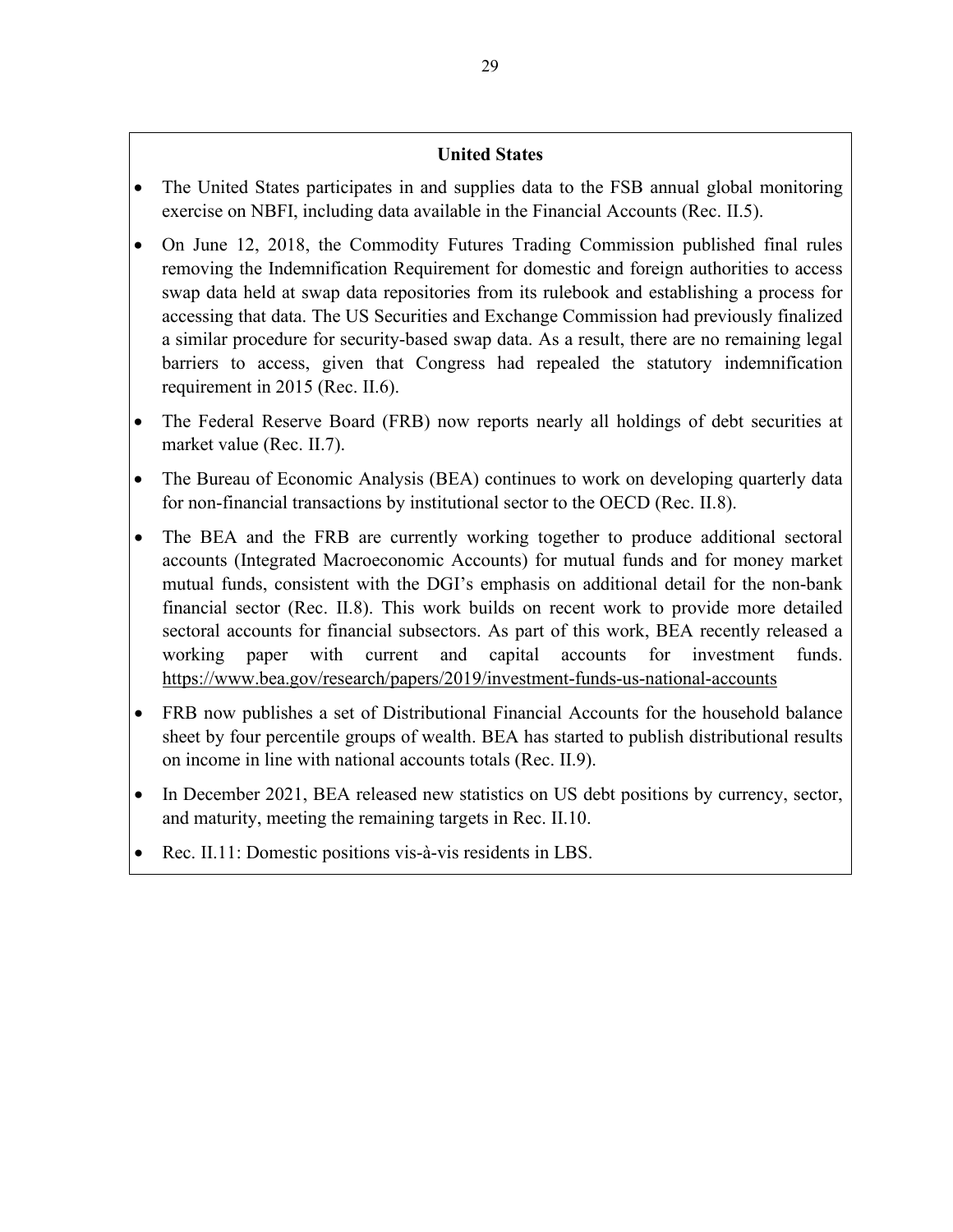#### **II. NON-G20 FSB MEMBER ECONOMIES: NOTES ON STATUS OF PROGRESS AND KEY CHALLENGES (BASED ON SELF-ASSESSMENT)**

#### **The Netherlands**

- As a non-G20 FSB member economy, the Netherlands has been committed to the implementation of all DGI-2 recommendations and has been participating in the monitoring program of the DGI-2.
- The Netherlands has managed to implement nearly all DGI-2 recommendations during the timeline of the initiative. The implementation process was greatly facilitated by the close cooperation between Statistics Netherlands and The Netherlands Bank, including the sharing of confidential data.
- Among the results achieved are the publication of an initial version of the Dutch CPPI covering the period of 2008 to 2020 on a quarterly basis, improvements in the dataset published for the sectoral accounts and balance of payments, and improvements in the data collection on NBFI that facilitate, inter alia, the FSB NBFI monitoring exercises. We have also started the process to periodically report data on SFTs to the FSB.
- As a result of the implementation of the DGI-2 recommendations, the Netherlands now has a better set of data to follow developments in the financial sector and the interconnectedness between different actors in the economy.
- We support the relevancy of the themes under discussion for the new DGI and we welcome further collaboration with the lead agencies.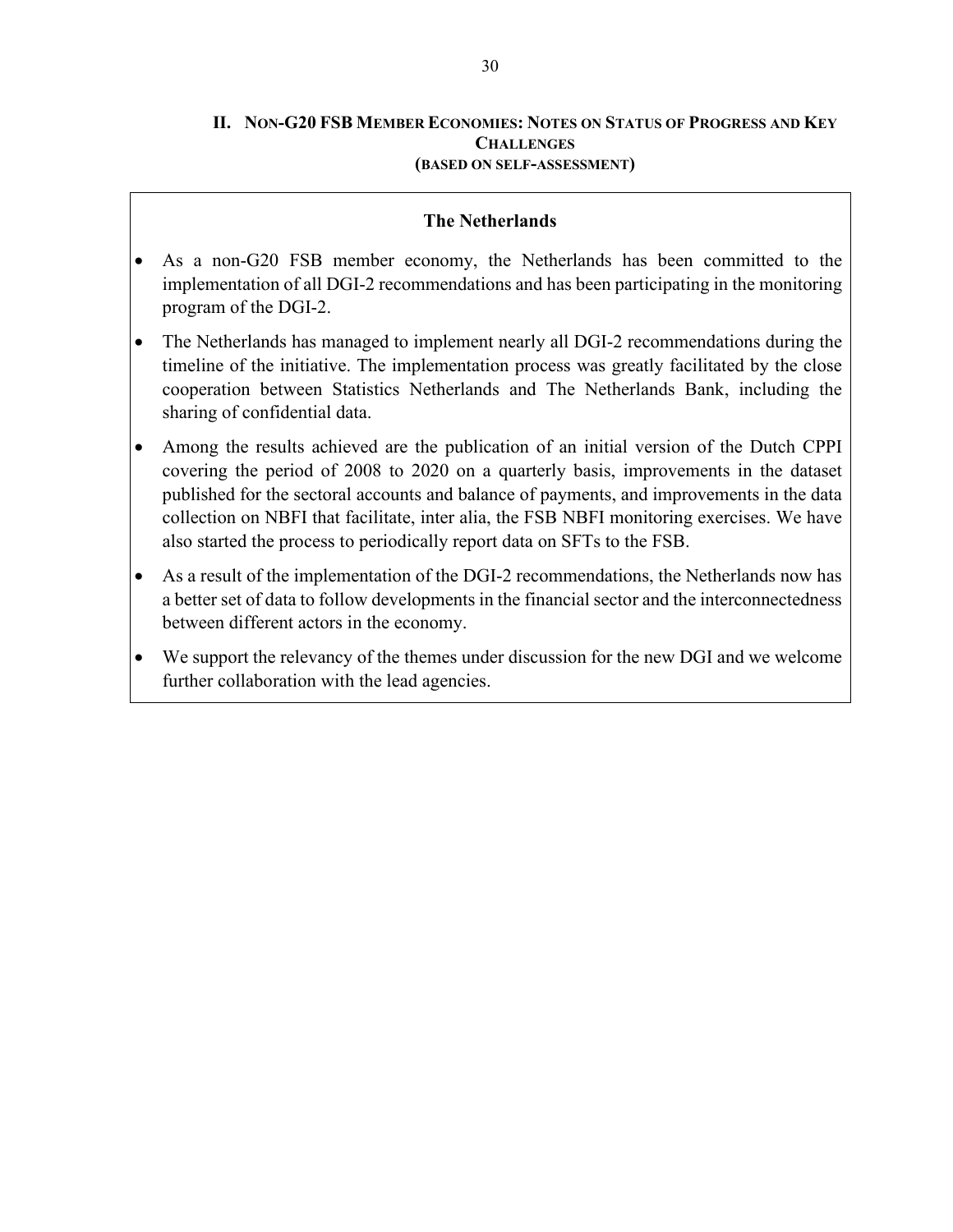### **Spain**

- As a member of the European Union (EU)/Euro area and adherent to the SDDS Plus, Spain was in a good position to meet DGI-2 recommendations, also because of the good and close cooperation between Banco de España and Instituto Nacional de Estadística. In fact, Spain has broadly covered the recommendations of the DGI-2. More specifically:
	- − On sectoral accounts, almost all breakdowns are already disseminated in the national quarterly publications and/or included in Eurostat/ECB requirements. Remaining target requirements available in the internal databases were also transmitted in 2019 to international organizations as requested.
	- The stock of non-financial assets was released at the end of 2019.
	- − On external statistics, all recommendations are covered. The last one to be fulfilled on the requested provision of IIP with currency breakdown was provided in September 2021 in the context of the implementation of the amending ECB Guideline (ECB/2018/19) on the statistical reporting requirements for these data.
	- − On commercial property prices, progress is ongoing under the leadership of Eurostat as in the rest of the EU Member States.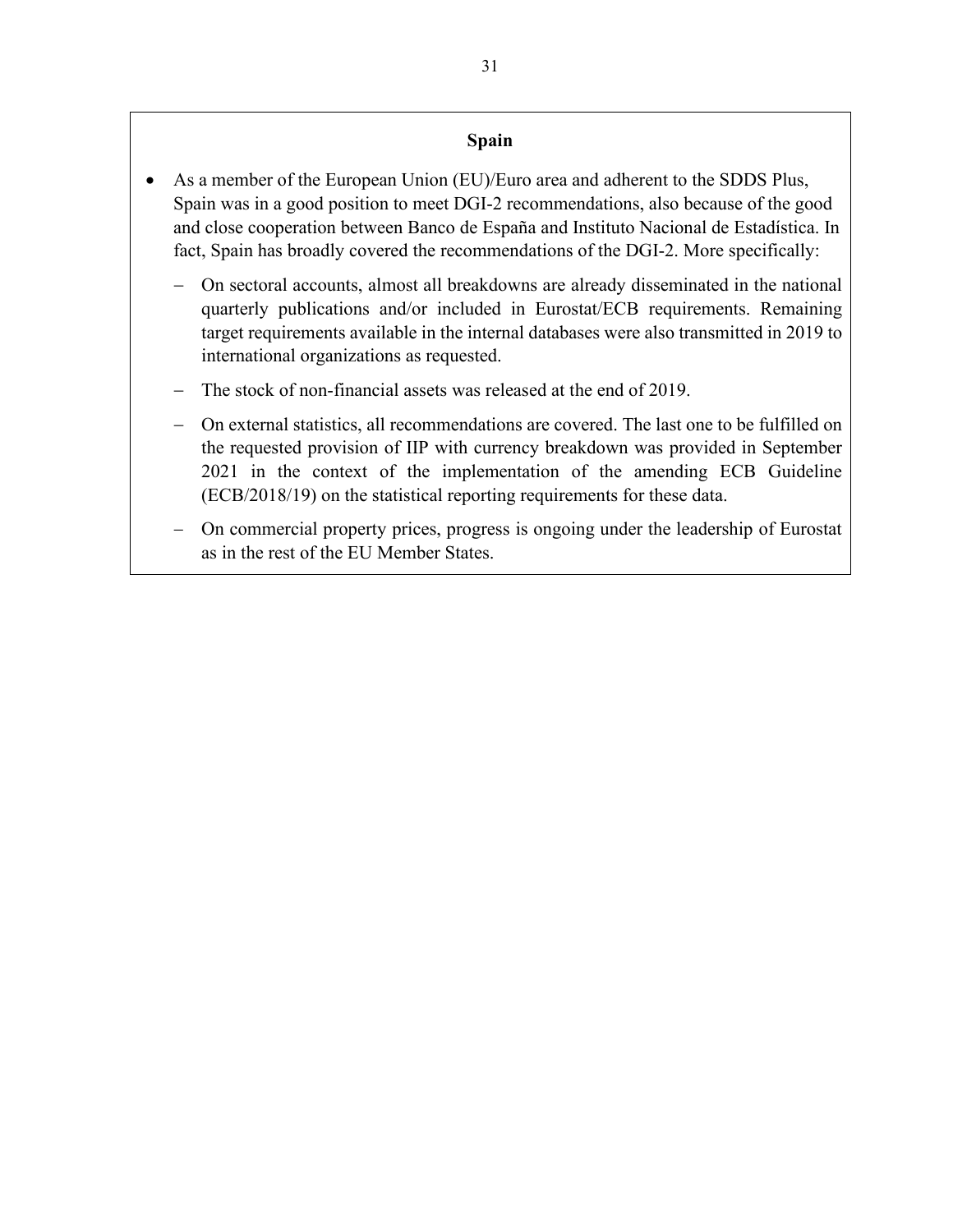## **III. EXPLANATORY NOTES FOR RECOMMENDATION II.8 SECTORAL ACCOUNTS**

| <b>Explanatory Notes for Recommendation II.8 Sectoral Accounts</b>                                                                                                                                                                                                                                                                                                                                                                                                                                                                                                                                                                                         |  |  |
|------------------------------------------------------------------------------------------------------------------------------------------------------------------------------------------------------------------------------------------------------------------------------------------------------------------------------------------------------------------------------------------------------------------------------------------------------------------------------------------------------------------------------------------------------------------------------------------------------------------------------------------------------------|--|--|
| Dissemination of non-financial accounts transactions (annual data)                                                                                                                                                                                                                                                                                                                                                                                                                                                                                                                                                                                         |  |  |
| Australia: A number of transactions are missing for instance B1 (Gross domestic product / Gross value added) for all mandatory<br>subsectors (S11, S12, S13, S14 S15); B2 B3G (Operating surplus and mixed income, gross) for subsectors S12 & S13; B5 (Gross<br>national income / Balance of primary income, gross) for S13 and S1; B6 (Disposable income) for S11 & S12; D1 paid (Compensation of<br>employees) for S11,S12,S13,S14_S15; D2 (Taxes on production and imports), D21 (Taxes on products), D29 (Other taxes on<br>production), D3 (Subsidies received), D31 (Subsidies on products), D39 (Other subsidies) paid/ received for most sectors. |  |  |
| Brazil: A number of transactions are missing for instance D3 (Subsidies); D39 (Other subsidies on production) received for all<br>subsectors and paid for S1 and S2; D41G (Total interest before FISIM allocation) for all sectors except S2 and K1 (consumption of<br>fixed capital) for all sectors except S11.                                                                                                                                                                                                                                                                                                                                          |  |  |
| Canada: A number of transactions are missing for instance B1G (Gross value added) for S11, S12, S14_S15, D1P for S11, S12 and<br>S14_S15, D2P and D29P for S11, S12 and S14_S15, D29R for S2; D31P for S1; P31P for S1 and S13, D3R for all subsectors, D41<br>(Paid and received) for S14_S15, D61R, and D62P for all sectors except S13, D71P and D72P for all sectors; D91P for all subsectors,<br>NP and D41G for all sectors.                                                                                                                                                                                                                         |  |  |
| China: A number of transactions are missing for instance D21 (Taxes on products), D29 (Other taxes on production) paid/ received for<br>all sectors; D31 (Subsidies on products); D39 (Other subsidies on production) paid/ received for all sectors; D71 (Net non-life insurance<br>premiums), D72 (Non-life insurance claims) as well as D41G paid and received for all sectors.                                                                                                                                                                                                                                                                         |  |  |
| Japan: Data are missing for D29 paid (Other taxes on production) and D3 received for all subsectors, as well as D31 (Subsidies on<br>products); D39 (Other subsidies on production) paid/ received for all sectors.                                                                                                                                                                                                                                                                                                                                                                                                                                        |  |  |
| Korea: Data are missing for D91paid and received (Capital taxes) and D41G (Total interest including FISIM) for all sectors; D9 paid<br>and received are confidential for all sectors.                                                                                                                                                                                                                                                                                                                                                                                                                                                                      |  |  |
| Russia: Data are missing for instance for D41 (Interest), D41G; D91 paid and received for all sectors                                                                                                                                                                                                                                                                                                                                                                                                                                                                                                                                                      |  |  |
| South Africa: Data have been transmitted for D91 (paid and received) (Capital Taxes) and D41G, (Total interest before FISIM<br>allocation) but only on a confidential basis. Furthermore, data on NP (Acquisition less disposals of non-produced assets) are still<br>missing for all sectors. This latter item has been researched by South Africa, and data will be included in the accounts due course.                                                                                                                                                                                                                                                 |  |  |
| United States: Historical series are now available from 1970, data are missing for instance for D71R (Net non-life insurance premiums)<br>for all sectors; D72 (Non-life insurance claims) paid/ received for all sectors; D8 paid and received for all sectors.                                                                                                                                                                                                                                                                                                                                                                                           |  |  |
| Dissemination of non-financial accounts transactions (quarterly data)                                                                                                                                                                                                                                                                                                                                                                                                                                                                                                                                                                                      |  |  |
| Australia: Data are missing for the balancing item B1G for S11, S12, S13 and S14_S15; Several transactions are also missing for<br>instance sub-transactions of D3 (i.e., D31 and D39) and of D9 (i.e., D91 and D9N) and D8.                                                                                                                                                                                                                                                                                                                                                                                                                               |  |  |
| Canada: A number of transactions are missing for instance B1G (Gross value added) for S11, S12, S14_S15, D1P for S11, S12 and<br>S14_S15, D2 and D29 paid for S11, S12 and S14_S15, D29R for S2, D31P for S1, P31P for S1 and S13, D3R for all subsectors, D41<br>(Paid and received) for S14_S15, D61R and D62P, for all sectors except S13; D71P and D72P for all sectors; D91P for all subsectors<br>and NP for all sectors.                                                                                                                                                                                                                            |  |  |
| Italy: A few transactions are transmitted but are not publishable: sub-transactions of D7 (i.e., D71, D72, D7N).                                                                                                                                                                                                                                                                                                                                                                                                                                                                                                                                           |  |  |
| Japan: Quarterly data is transmitted to the OECD only once a year. At the time of reception, data lags two quarters behind. On the<br>other hand, some household data is disseminated at national level 3.5 months after the reference quarter. Several balancing items are<br>missing for instance B1G, B2G+B3G and B9 for all sectors. Also, no data is available for the sectors S11, S12, and S2 and only data<br>for S14 is available (not S14 S15).                                                                                                                                                                                                  |  |  |
| Russia: Limited data coverage (only a few items in production and generation of income accounts are available for the quarters of the<br>years 2011 to 2018).                                                                                                                                                                                                                                                                                                                                                                                                                                                                                              |  |  |
| South Africa: Similar gaps are prevalent for annual and quarterly data. Over the past year, South Africa invested significant resources<br>to investigate prevalent data gaps and compile full sets of quarterly non-financial accounts (as experimental for the time being) from<br>2019Q1. The first set of tables was sent to the OECD at the end of 2021, but data remain confidential. Item NP has been researched,<br>and data will be included in the accounts in due course.                                                                                                                                                                       |  |  |
| United Kingdom: The UK does not record any receipts by S2 from UK residents for D29 and D91, transactions are also missing for D8<br>paid for S11, S13 and S2.                                                                                                                                                                                                                                                                                                                                                                                                                                                                                             |  |  |
| Sectoral accounts template: Annual stocks of non-financial assets                                                                                                                                                                                                                                                                                                                                                                                                                                                                                                                                                                                          |  |  |
| Australia: A number of items are missing including AN111 (Dwellings) for S12, AN1121 (Buildings other than dwellings) and AN1122<br>(Other structures) for all sectors, AN12 (Inventories) for S12.                                                                                                                                                                                                                                                                                                                                                                                                                                                        |  |  |
| Canada: AN1121 (Buildings other than dwellings) and AN1122 (Other structures) are missing for all sectors.                                                                                                                                                                                                                                                                                                                                                                                                                                                                                                                                                 |  |  |
| <b>Germany:</b> AN12 (Inventories) is confidential for all sectors.                                                                                                                                                                                                                                                                                                                                                                                                                                                                                                                                                                                        |  |  |
| Russia: A number of items are missing including AN1121 (Buildings other than dwellings) AN1122 (Other structures), AN 117<br>(Intellectual property products), AN12 (Inventories) and AN211 (Land) for all sectors                                                                                                                                                                                                                                                                                                                                                                                                                                         |  |  |
| South Africa: South Africa is at an advanced stage of releasing all relevant results, including some encouraged items. However, for<br>some non-produced non-financial assets data gaps will remain. Data have now been transmitted to the OECD, but they remain<br>confidential.                                                                                                                                                                                                                                                                                                                                                                          |  |  |
| <b>Switzerland:</b> Data are not transmitted for the annual stocks of non-financial data.                                                                                                                                                                                                                                                                                                                                                                                                                                                                                                                                                                  |  |  |